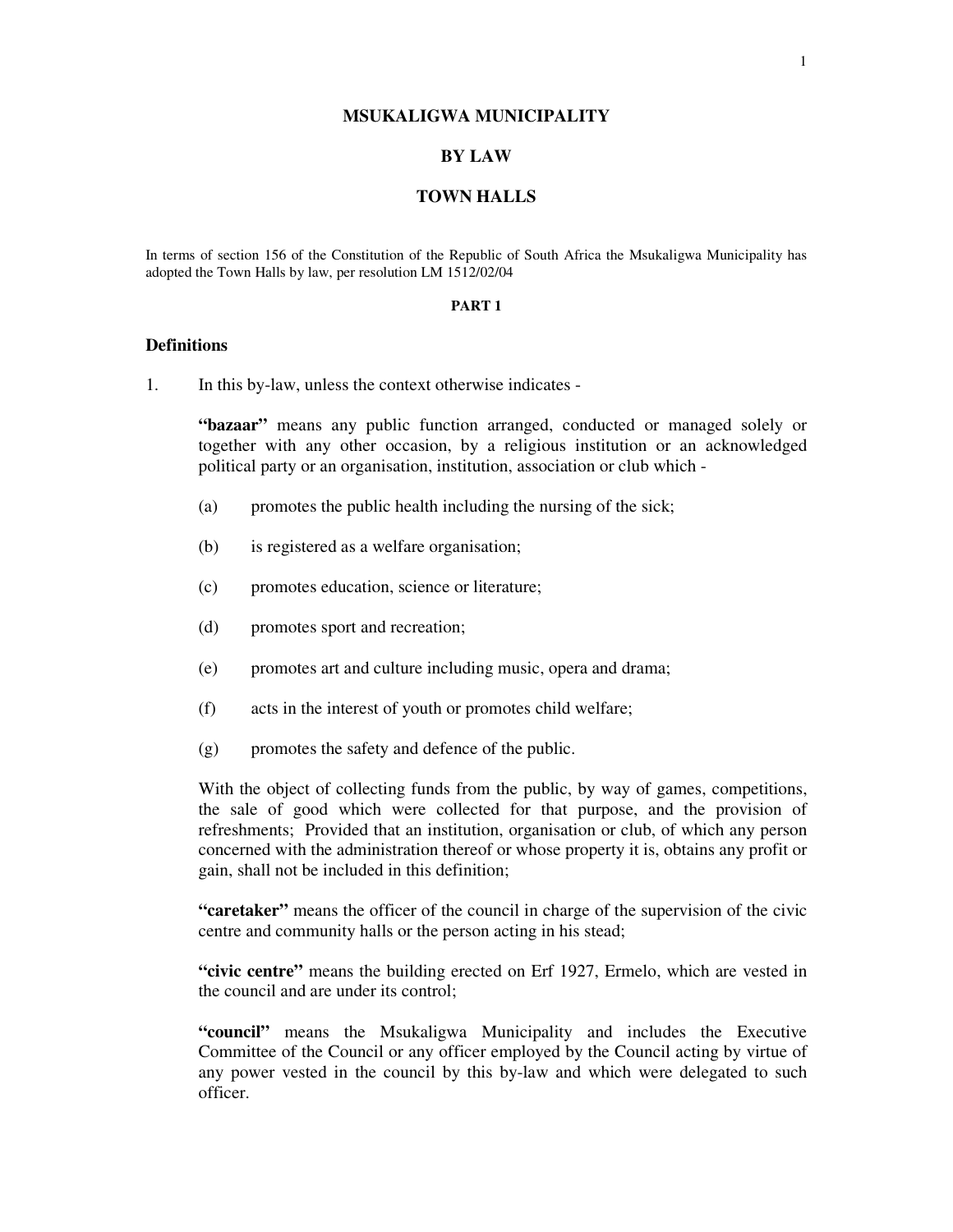**"hall"** means any of the halls vested in the Council and are under its control or part thereof, or other accommodation or accessories;

**"hirer"** means the person who has signed the form of agreement as prescribed in Schedule A hereto for the hire of a hall and if signed on behalf of a club, firm or any other institution, also such club, firm or institution.

# **DESCRIPTION OF HALLS AND SERVICES FOR HIRE AND ARRANGEMENTS IN CONNECTION THEREWITH**

## **Halls available for hire**

- 2. (1) The various halls that shall be available for hire are as follows, if available:
	- (a) Breyten

The hire of the hall at the Breyten offices shall include the hall space plus the kitchen area.

(b) Chrissiesmeer : Hall

The hire of the hall at Chrissiesmeer shall include the hall space.

(c) Banquet Hall : Ermelo

Hire of the banquet hall shall include the hall space, stage entrance hall, the adjoining part of the kitchen, storage space, service bar including liquor store, scullery and cloak room, excluding lecture halls.

(d) Town Hall : Ermelo

Hire of the town hall shall include the entrance hall, foyer, storage place, the adjoining part of the bar, main hall, stage and dressing rooms, excluding lecture halls.

(e) Vestibule : Ermelo

Hire of the vestibule shall include the vestibule, foyer and coffee bar; Provided that the vestibule shall only be available for single use if it is not required by the hirer of the hall, mentioned in paragraph (c) or (d);

(f) Kwadela Community Hall

The hire of the community hall shall include the hall space.

(g) Kwazanele Community Hall

The hire of the community hall shall include the hall space.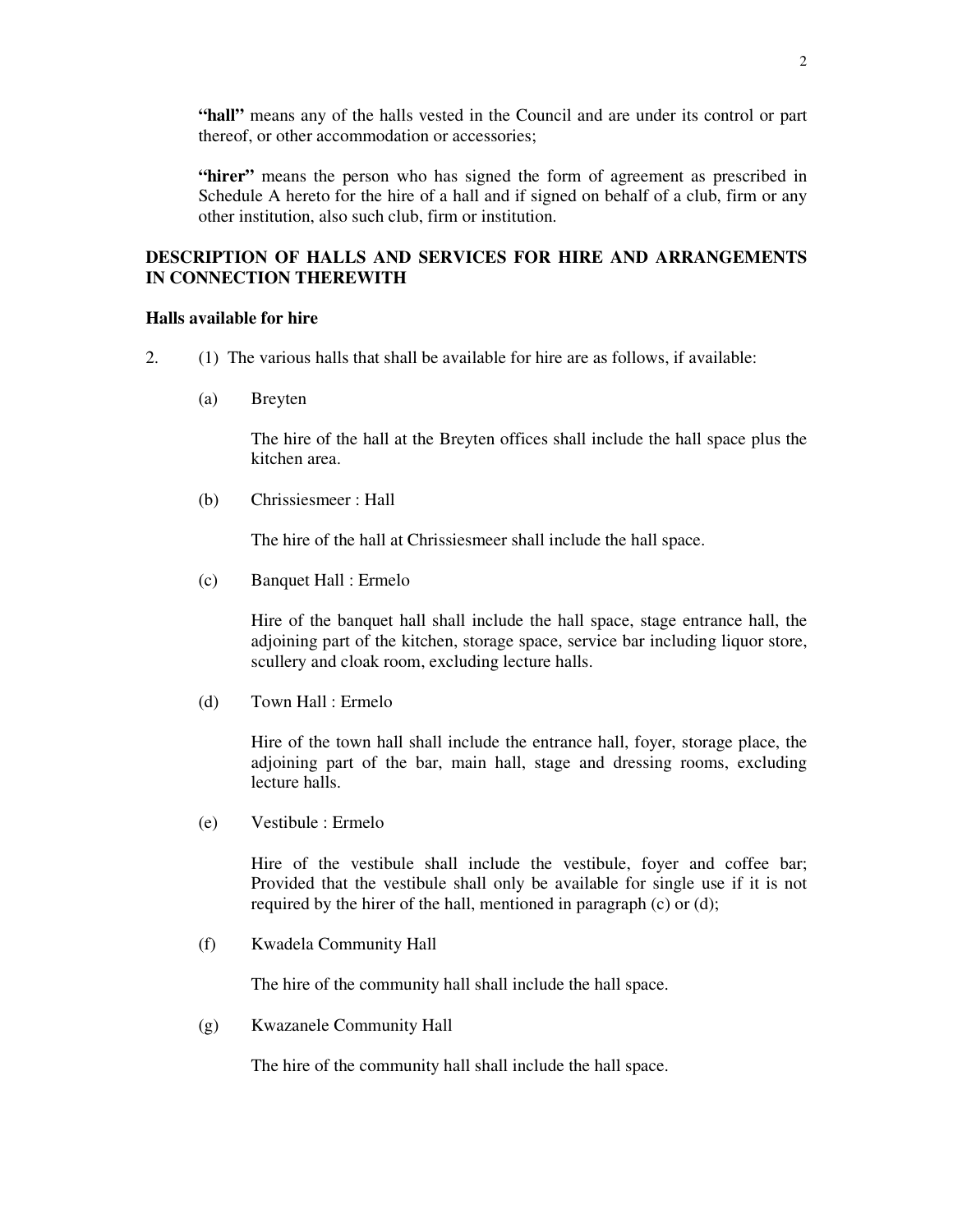(h) Lothair Community Hall

The hire of the community hall at Lothair shall include the hall space.

(i) Sheepmoor Community Hall

The hire of the community hall at Sheepmoor shall include the hall space and kitchen area.

(j) Thuthukani Trust Hall

The hire of Thuthukani Trust Hall shall include the hall space and storage space.

(k) Community Hall : Wesselton

The hire of the community hall shall include the hall space, stage and dressing rooms.

(l) Wesselton and Cassim Park Community Centre

Hire of the community centre shall include the entrance hall, foyer, storage place, the kitchen, main hall, stage and dressing rooms.

(m) Other halls

The hire of any other hall depends on the availability of the halls and Council officials in control of these halls will indicate the space available for renting. These halls include halls at the sport stadiums.

(2) Provided that where alcoholic drink is sold during the use of any hall mentioned in subparagraph (1) inclusive, the hirer shall subject to the provisions of section 12 and in addition to the tariff for the hire of the hall concerned, be assessed for bar rights at the tariff prescribed in Schedule B hereto.

(3) The hirer shall not use any other part of the building, except the hall, which he hires, and he shall be responsible for ensuring that no person admitted by him to the hired hall or any of his employees or helpers shall enter or move about in any unauthorised part of the building.

(4) No religious denomination, whoever the hirer may be, or shall use any of the halls mentioned in subsection (1) on more than seven days in any period of 12 months for religious or other spiritual purposes; Provided that no person in his private capacity may use any of these halls for religious or spiritual purposes without the consent of the Council.

(5) No hall shall be let on Christmas Day, or Good Friday or Workers Day save for church and remembrance services.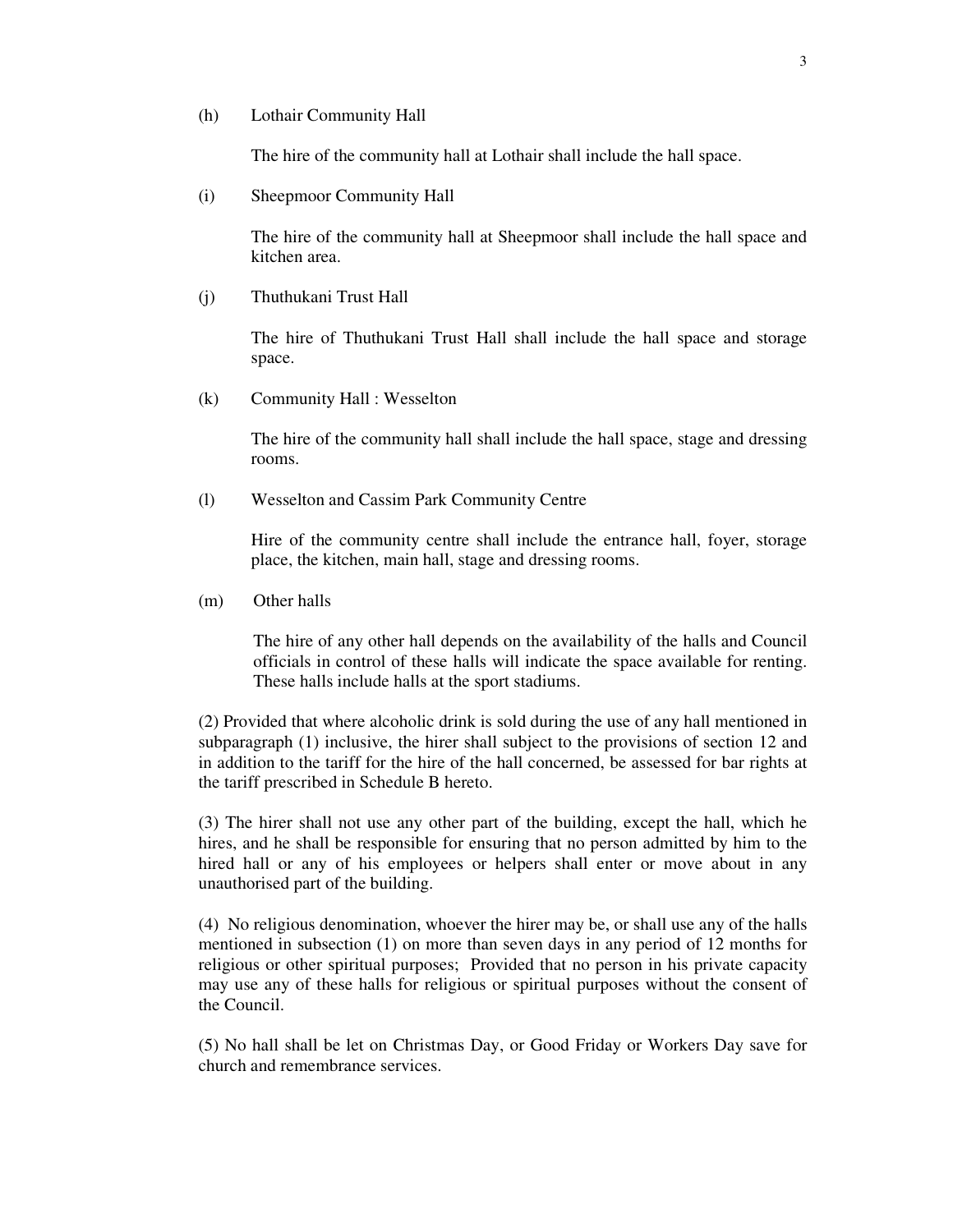(6) Without the special consent of the Council and subject to the provisions of subsection 2.4 no hall shall be let on a continuous period of more than 14 days to any person, body or institution.

(7) Without the special consent of the Council, no hall shall be let to any person, body or institution for more than seven separate days in any calendar month.

(8) No photos shall be taken in any hall without the written consent of the Municipal Manager.

#### **Letting of Halls**

- 3. (1) The Council reserves the absolute right to refuse to let a hall and also to cancel any engagement for any of the following reasons:
	- (a) The entertainment or purpose for which the hall is required must not be undesirable, or in any other respect contrary to public morals, interest or decency. No strip teases of any kind shall be allowed.
	- (b) If the hall is required for purposes which in the opinion of the Council should take precedence, in which case the Council shall not be liable for any expense incurred or loss or damage suffered by the hirer, save that the Council shall refund any charges paid by the hirer to the Council.
	- (c) If damage may reasonably be expected to result at such function to the building or its furniture.

(2) Any person wishing to hire a hall shall complete an application form as prescribed in Schedule A hereto, and the person by whom such form is signed shall be deemed to be the hirer. Application shall be dealt with in the order in which they are received.

An application to hire a hall shall be submitted at least fourteen days prior to the date on which the use thereof is required; Provided that the Council may consider applications which have not been submitted before the said period of fourteen days, in such circumstances as the Council may deem fair and reasonable.

(3) The charges for the hire of any hall shall be as determined from time-to-time by the Council and the hire of any hall shall include the usual cost of cleansing, overtime, seating, lighting and the usual services of the caretaker. No hall shall be booked or reserved unless payment of the prescribed charge is made in advance and no public announcement shall be done until such booking and reservation have been completed. If the prescribed charge is not paid as stipulated herein, the Council shall have the right to refuse to open the doors of the hired hall and to allow any person admission thereto.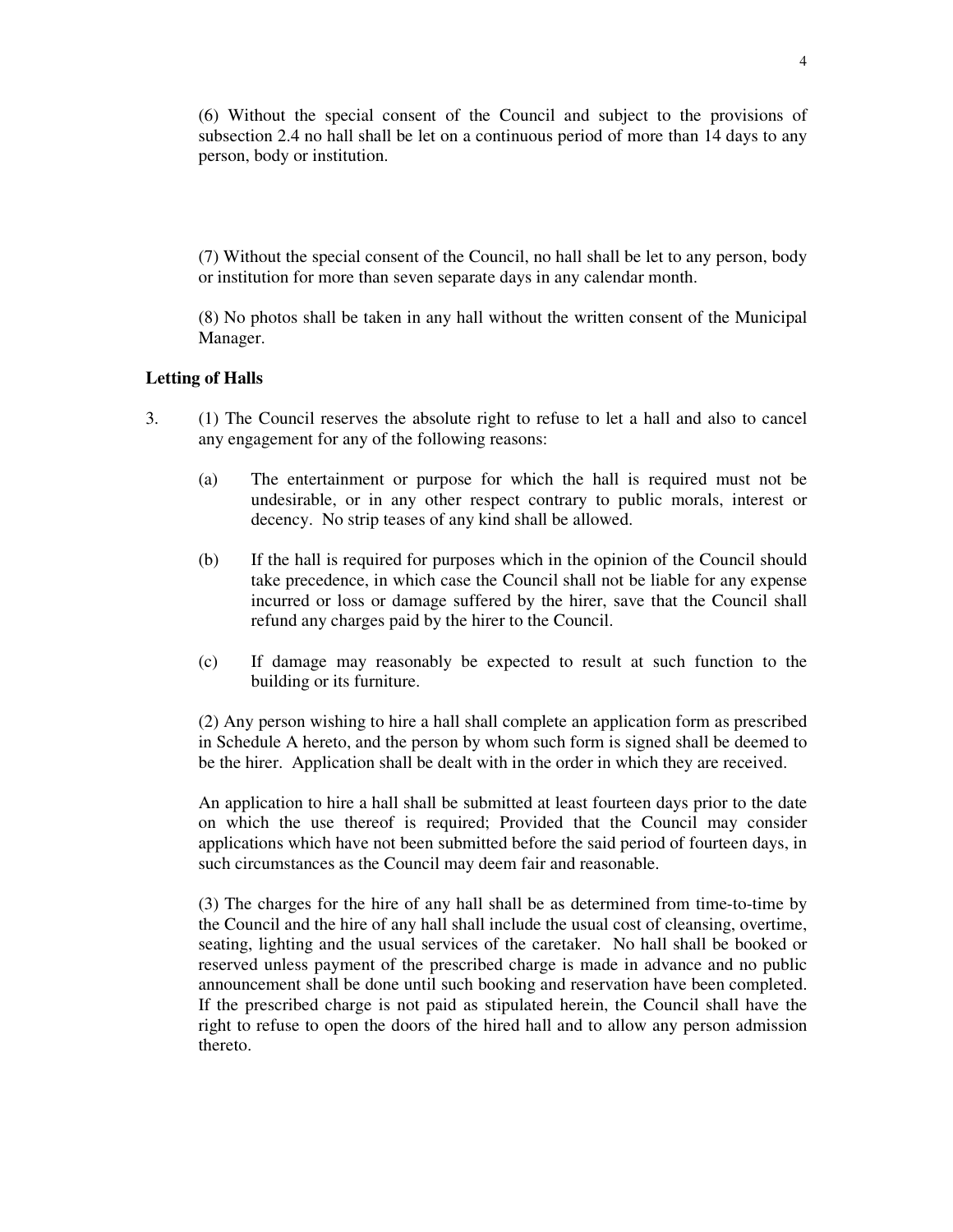(4) The application for reservation shall be accompanied by payment in full of the prescribed charge. No reservation shall be made more than six months in advance without the permission of the Municipal Manager.

(5) If the hirer cancels the booking or fails to use the hall concerned, he shall forfeit all moneys paid by him to the council in respect of the hire charge, except where the council re-lets the hall concerned for the time and date for which it was reserved or let To the hirer, in which event he shall only forfeit the amount, if any, by which the charge paid by him exceeds the amount received by the council for such re-letting.

(6) The Council may, where it and any other hirer will not be prejudiced and for good and sufficient reasons, allow transfers of booked dates in respect of any hall or transfers of bookings between various halls at the charge applicable to such halls, without any penalty; Provided that the hirer shall inform the council accordingly in writing on or before the fourteenth day preceding the date on which the hire commences.

(7) Hirers who require the use of any hall for rehearsals shall indicate this on the application for the use of the hall and pay for it according to the prescribed tariff. The fabrication or painting of stage settings or décor in any part of the hall shall not be allowed.

(8) Tariffs set out in Schedule B hereto, shall apply to the institutions and functions mentioned herein, and may from time-to-time be amended by the Council, notwithstanding the tariffs in Schedule B, it will be expected that when overtime are worked by Council officials, the hirer will bear such costs.

#### **Standby Service**

4. (1) Where, in the opinion of Council's Fire Department, the nature of a function or assemblage in any hall renders it desirable for a fireman or firemen to be present, such attendance shall be compulsory, and the charge per fireman for such attendance shall be as fixed by the Council from time-to-time in its Fire Brigade By-Laws and be payable by the hirer.

(2) Where, in the opinion of the Council, it is deemed advisable that the hirer should take the precaution of having members of the South African Police present at the occasion for which the particular hall is let, the hirer shall at his own cost, make arrangements for the presence of a sufficient number of members of the South African Police to ensure the maintenance of order at such an occasion. The hirer shall provide satisfactory proof that such arrangements have been made, in the absence of which the council shall have the right to refuse to open the doors of the hired hall or to admit any person thereto.

# **Application of Tariff**

5. In the event of any dispute or doubt arising as to the tariff that applies to any particular class of function for which any hall or equipment or services are hired, the Council's decision shall be final.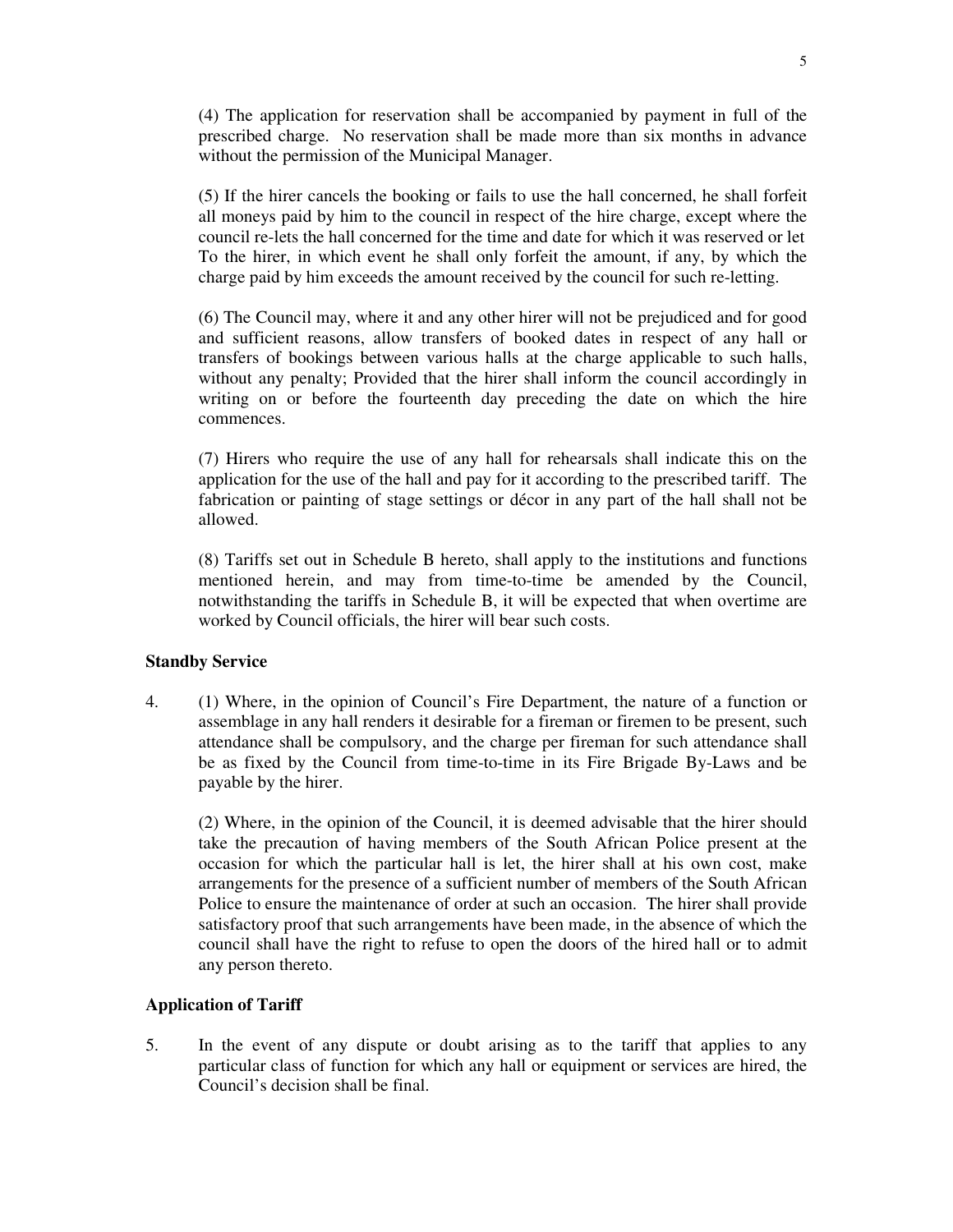#### **Right of Admission**

- 6. (1) Subject to the provisions of subsection (2), the hirer shall have the right to reserve admission to the hall hired by him and shall be held responsible for the due observance and carrying out of the following provisions:
	- (a) No person shall be admitted to the hired hall or, having gained admission, be permitted to remain herein if he is intoxicated or behaves in an improper manner or is unsuitably clad.
	- (b) No person who has not been invited to the function or who has not paid for admission to the function for the purposes, for which the hall has been hired, shall be supplied with intoxicating liquor or other refreshment by the hirer's caterer.
	- (c) No person shall be permitted to dance in any hired hall unless properly shod for dancing to prevent damage to the floor surface.
	- (d) No hall shall be overcrowded and the number of persons allowed in the hall shall be limited to the seating accommodation available. Persons shall not be allowed to congregate in the passages, aisles or doorways of the hired hall. As soon as the available seating accommodations are occupied, the hirer shall prohibit the admittance of any person in order to prevent exceeding such seating capacity.
	- (e) The right shall be reserved for the Municipal Manager, Director Corporate Service, Head of fire section,Director Public Safety, Caretaker or any other duly appointed person of the Council to enter the hired hall at any time for official purposes.

# **Preparation, Clearing and Cleaning of Hall**

7. (1) The hirer shall furnish full particulars of seating accommodation, furniture, services and facilities required in addition to those mentioned in section 3(3), refreshment equipment, crockery and cutlery, if available, to the caretaker before 12:00 of the day preceding the day for which the hall is hired. Such services and facilities, refreshment equipment, crockery and cutlery shall be available for hire at the charge fixed by the Council from time-to-time. If refreshment equipment, crockery or cutlery is hired from the council, the hirer shall ensure that such refreshment equipment, crockery or cutlery is returned in a clean and satisfactory state and shall compensate the council for any loss or damage suffered or caused in respect thereof.

(2) The Council shall not be obliged to supply any additional labour, facilities or services. If the purpose of the hire is in any event of such a nature that it requires the provision of any additional labour, facilities or services and if it could be provided, such additional labour or supplies, facilities or services may be provided at the fixed tariff.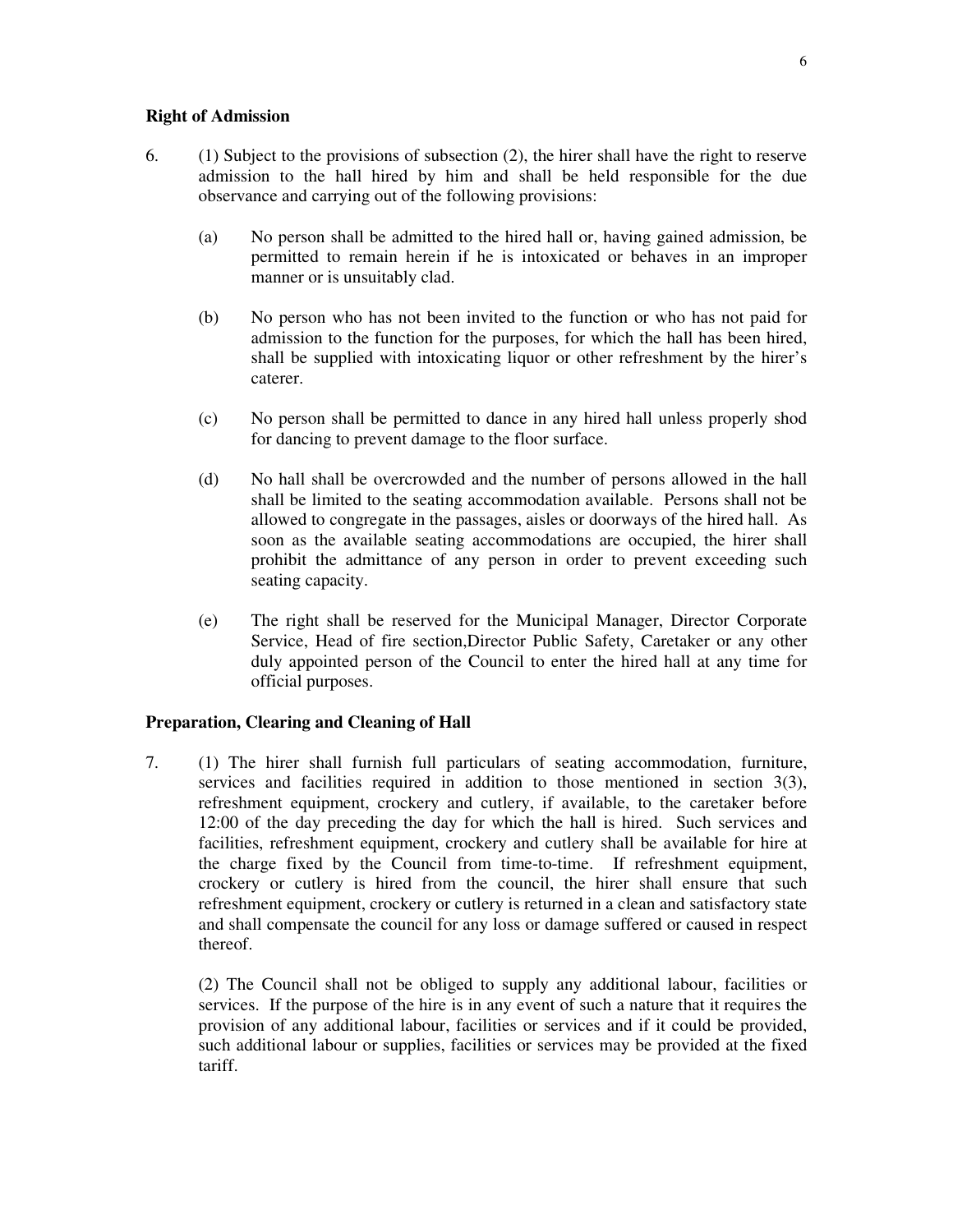(3) (A) The hirer shall ensure that the hall is cleared and that all goods and articles not belonging to the Council, are removed from the building before 09:00 of the morning following the termination of the period of hire of the hall, without disrupting any subsequent reservation.

(b) If the hirer fails to comply with the provisions of paragraph (a) the caretaker shall have the right to remove such articles at the cost of the hirer; Provided that where the hirer fails to remove such goods or articles within 7 days after having been requested thereto by the council in writing by registered post, the council shall be entitled to sell such goods or articles at a public auction and the proceeds shall be deposited in the council's revenue fund. Provided further that the council shall give at least 7 days notice of such auction by the publishing of a notice in a bilingual newspaper in circulation in Ermelo.

(c) If, in the opinion of the Council, the purpose for which the hall is hired, is such that special cleaning services must be undertaken, the hirer shall in addition to the amount payable in terms of these by-laws, pay an amount which in the opinion of the Council will be sufficient to cover the additional costs.

(4) The hirer may stay at the halls throughout the night if such booking has been made in advance.

#### **Electrical Apparatus**

8. (1) All electrical lighting and apparatus shall be controlled by an officer of the council in respect of which an amount as fixed by the council from time-to-time shall be paid by the hirer and no stove, cooking or warming apparatus of any nature whatsoever shall be used in the hall, except those supplied or approved of by the Council.

(2) The preparation or storing of food and the placing of cooking apparatus in any hall or other room, except the kitchen, is prohibited.

(3) No unprotected lights, flicker lights or additional lighting of whatever nature may be used without the consent of the Council's electrical engineer; Provided that if such consent is given, a fireman or an electrician, or both, shall be present in respect of whom an amount as fixed by the council from time-to-time shall be paid by the hirer.

# **Furniture**

9. No furniture or article of whatever nature, being the property of the Council, shall be moved or removed from any hall, except under the direct supervision of and with the prior consent of the caretaker.

## **Piano's**

10. (1) Under no circumstances and without the explicit consent of the Council, shall the piano's of the Council be removed from their existing places and if it is necessary to remove a piano from the stage or to have a piano tuned, the hirer shall, after obtaining the Council's consent thereto, arrange with the Council's contractors to have it done and pay directly to the contractors the cost of removal and replacement, and also for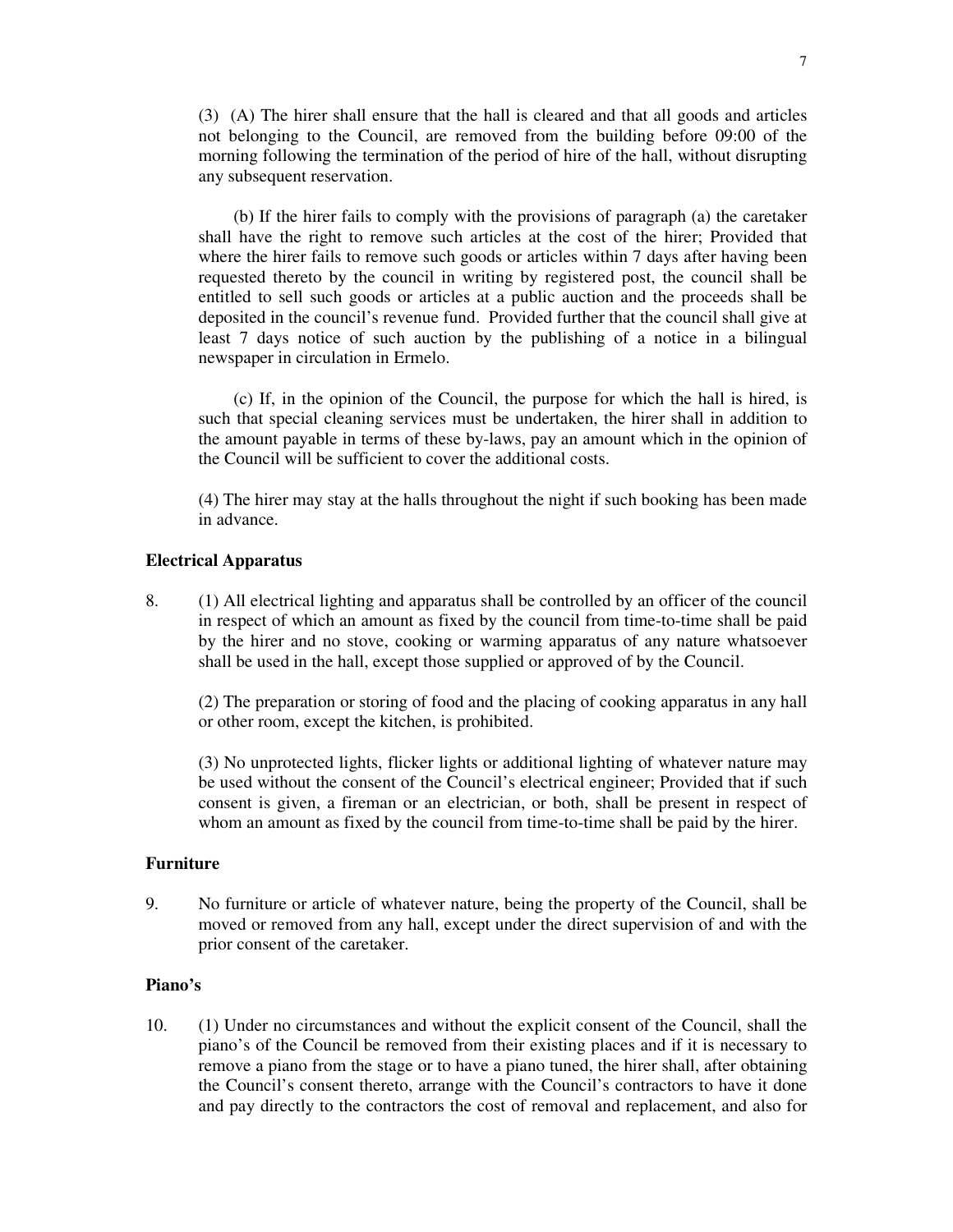the tuning; Provided that the Council's grand piano shall only be available for concert purposes and shall under no circumstances be removed from the stage.

(2) No piano, except those belonging to the Council, shall without the Council's consent be brought to and used in the hired hall.

# **Décor on Stage**

11. No décor, furniture, fittings, apparatus, equipment or property of whatever nature shall be brought on stage by the hirer without consent of the Council.

# **Refreshment Arrangements and the Sale of Alcoholic or Other Liquor**

12. (1) the Council shall not be obliged to furnish means of or storage place for goods, liquor or other property of the hirer, his guests, supporters, servants or agents before, during or after the holding of the function for which the hall is hired.

(2) The hirer is fully responsible for all refreshment undertaking arrangements in or around the hired hall, and shall ensure that the refreshment caterers at all times keep the hall clean, neat and free of dirt.

(3) No bar for the sale of alcoholic or other liquor shall be conducted at any function, except under the control of a holder of a liquor license for the sale of such liquor, in which case the hirer shall make all arrangements and provide for the necessary liquor license and shall also comply with all laws and regulations in respect of the sale of liquor.

# **Admission of Public and Sale of Tickets**

13. The hirer shall be responsible for all arrangements in connection with the admission of the public, the provision of ushers, police and such personnel as may be necessary to control the admission, presence and conduct of persons and the sale of tickets.

# **Display of Posters or Flags**

14. (1) No outside posters, notices, decorations, flags, pictures or advertisement shall be allowed on any part of the Council's premises without prior written consent of the council and subject to such conditions as the Council may impose.

(2) No interior decorations of any nature except flower decorations on the stage or tables shall be allowed in the hall without the consent of the Council, and no nails, drawing pins, clamps or screws shall be driven or screwed into the walls or fittings or any other part of the hall, and nothing shall be attached thereto by adhesive tape.

#### **Broadcasting**

15. The broadcasting of any performance, recital or speech by means of a public address system, loudspeakers or records outside the hire hall, shall not be permitted without the prior consent of the Council.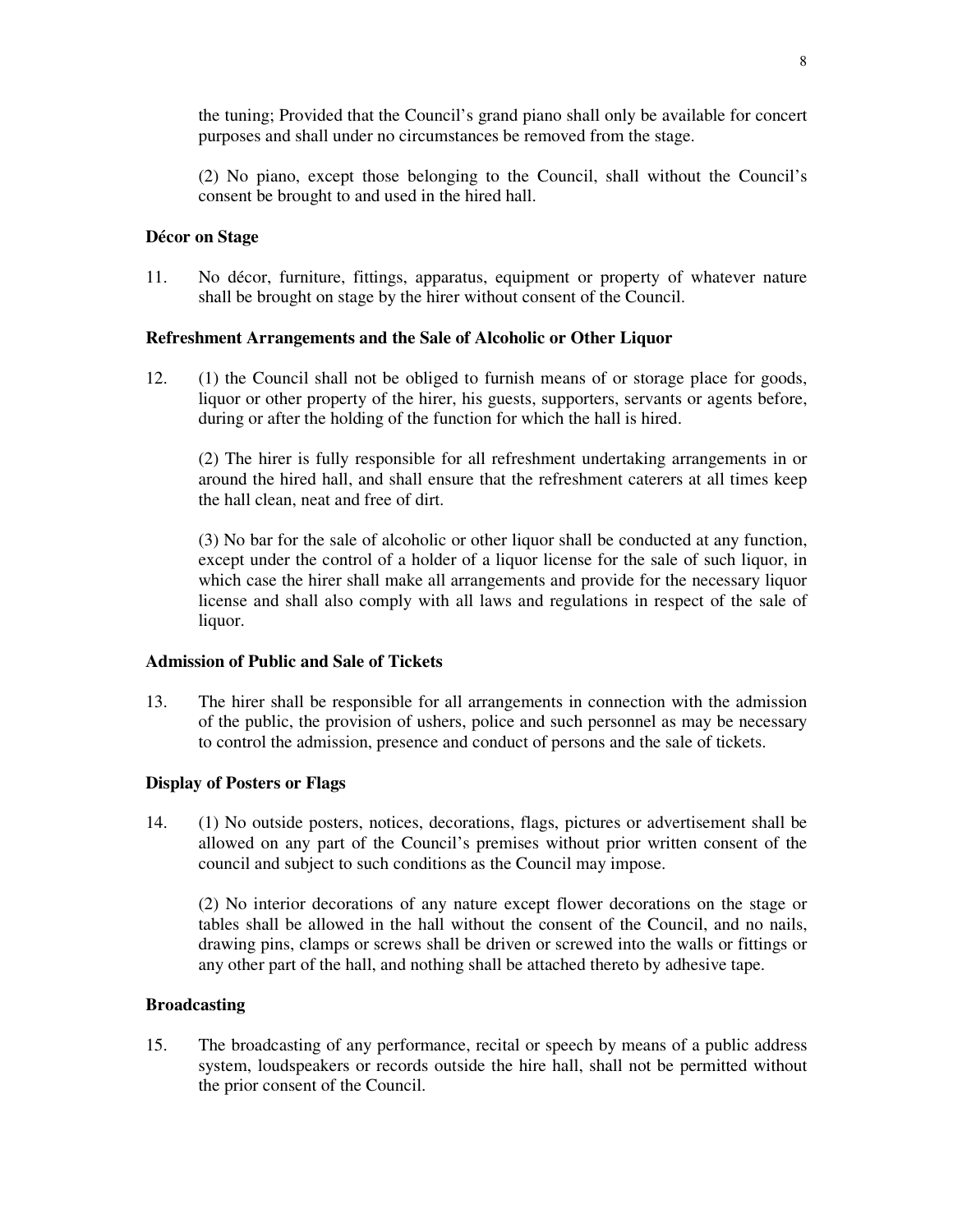#### **Sale of Goods**

16. Except in the event of bazaars and auctions, and subject to the provisions of section 12(3), the hirer shall not have the right to sell or exhibit with the intention of selling any food, sweets, refreshments or tobacco, cigars, cigarettes or any other goods or trading goods in the hired hall; Provided that auctions shall be permitted only where the persons holding such sales are permitted in terms of applicable legislation.

# **Responsibility of the Hirer and compliance with Law, Ordinances and Municipal By-Laws**

17. (1) the hirer of any hall shall duly comply with the provisions of any act, ordinance or by-law which may be applicable to such hall, including its use, and he shall not permit any contravention thereof.

(2) If the hirer, in the opinion of the Council, contravenes or permits or causes any person to contravene any provision of these by-laws or any other act, ordinance or bylaw applicable to the hired hall, the Council shall have the right to cancel the lease of the hall at any time and no compensation shall be payable by the Council for any loss sustained by the hirer or any other person and no refund of any charges or other amounts paid shall be made to the hirer by the Council as result of such cancellation.

# **Penalty Clause**

18. Any person who contravenes any provision of this by-law or commits any breach thereof or fails or neglects to comply with the provisions thereof commits an offence and shall be liable on conviction to a fine not exceeding R2 000.00 and shall, in addition to the penalties imposed on conviction, compensate the Council for any expense incurred by the Council as result of such contravention by him of any provision of this by-law.

#### **Damage to Council Property**

19. (1) The hirer shall be liable for any loss, breakage or other damage of whatever nature to any hall, fittings, fixtures or any other property of the Council, whether inside the hire hall or whether in or to the building during the period for which the hall is hired, and which is caused by the hirer or any person admitted to the hired hall or who attempts to gain admission thereto, whether such person is lawfully in or at the hall or has entered it unlawfully. It shall be presumed that all loss caused by breakage or any other damage sustained, occurred during the period of lease of the hired hall, except if the hirer has drawn the caretaker's attention to such loss, breakage or other damage before the hirer took occupation of the hall.

(2) The Council may in its discretion require of the hirer to personally pay a deposit or to furnish an approved bank guarantee for an amount not exceeding R10 000.00 to cover any possible damage or loss. Where the damage is greater than the said amount, the hirer shall be liable for such excess and, where necessary, it may be recovered from any other deposit which the hirer has paid in terms of this by-law to the Council for the hire of the hall for the occasion concerned.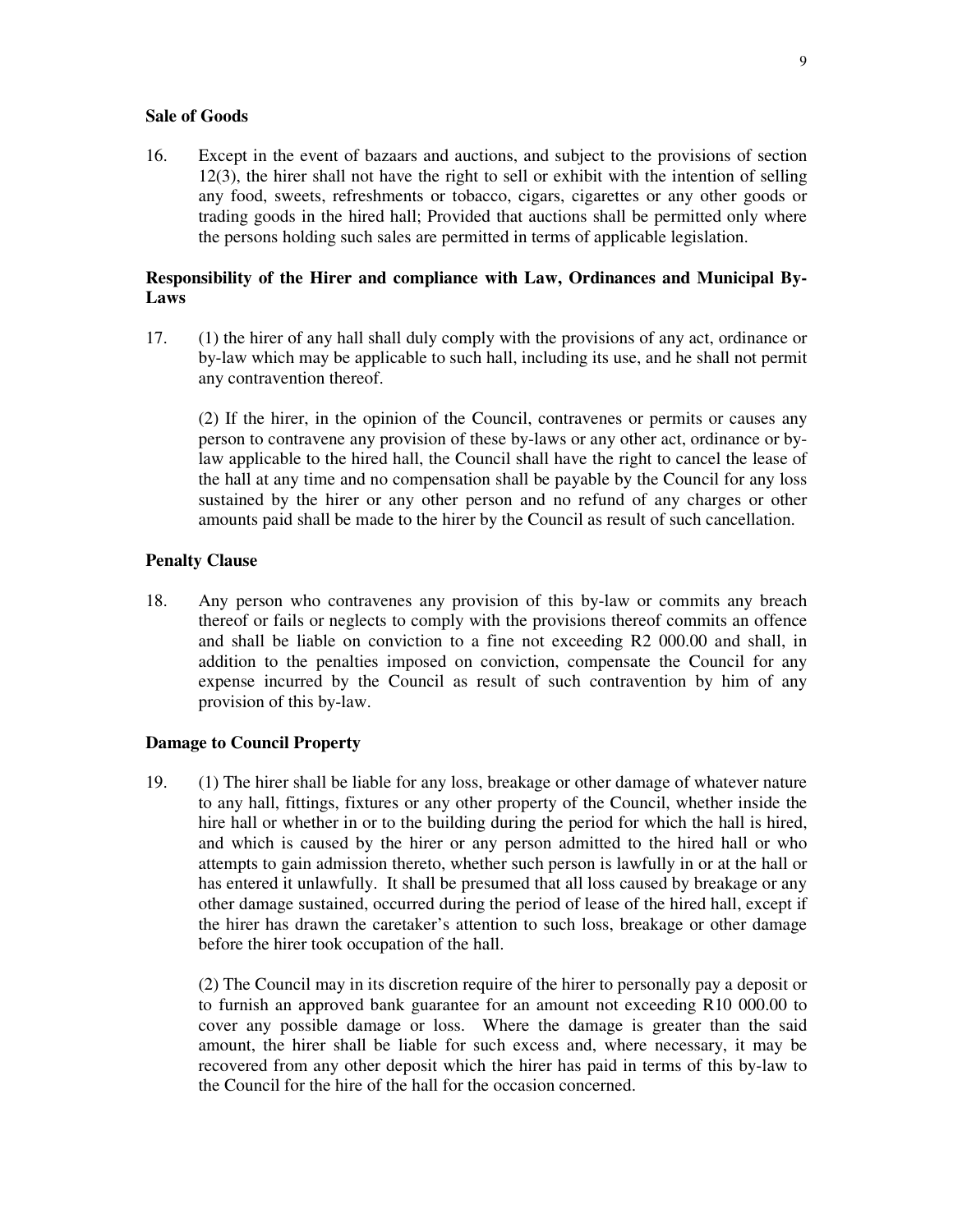(3) After each assembly the caretaker and the hirer or any person authorised by him or on his behalf, shall inspect the hired hall and notice shall immediately be taken of any article which is damaged, lost or missing from the hired hall or of any damage to any part of such hall, and the hirer shall replace or pay for such damage, loss or missing article as well as for any damage to any part of such hall.

#### **The Council not Liable for the Loss**

20. (1) The Council shall not accept responsibility or liability whatsoever in respect of any damage or loss to any property, article, or thing of whatever nature, which the hirer or any person who enters the hall or makes use of the equipment in the hired hall, has placed or left in or near the hall, or for the damage or loss to any person or the clothes of such person who enters the hired hall or makes use of the equipment therein; and by the signing of the agreement form as prescribed in Schedule A hereto, the hirer indemnifies the Council against any claim instituted by any person or persons on any ground whatever, and the Council shall also not be responsible for any loss to the hirer in respect of any accident, disruption, fault or defect in respect of any machinery, appliance, lighting, equipment or the installation thereof in the hired hall or in respect of any other machinery, appliance or installation however caused.

(2) Any property of whatever nature, belonging to the hirer or to any other person, which is left in the hall and is not claimed within three months, shall be forfeited to the Council and disposed of as prescribed by the Council; Provided that in the case of empty bottles, bottle containers and other liquid containers, the forfeiture shall occur if such articles are not claimed within 7 days from the date of which the hall was hired.

(3) If simultaneous use is made of two or more halls in the Civic Centre or Community halls, the Council shall under no circumstances whatever the reason is responsible for any noise or nuisance, which may have a disturbing effect on the use of any of the hired halls.

#### **Passages and Notices**

21. (1) No person shall obstruct a passage, corridor, step or other entrance or exit by placing a chair or any other obstruction therein, and nobody shall lock, bolt or otherwise fasten a door which is used or provided for public entrance and exit, in such a manner that it cannot be opened immediately without a key or other appliance, or attach or use any adhesive thereon except as prescribed.

(2) No person shall intentionally or maliciously extinguish any light whilst the building is open to the public, and no hirer or occupier shall fail to keep all flights of stairs, passages, porch, lobby and other entrance and exit ways properly lighted.

(3) No person shall intentionally obscure, conceal or efface the notices or signs in the hall.

#### **Cloak Rooms**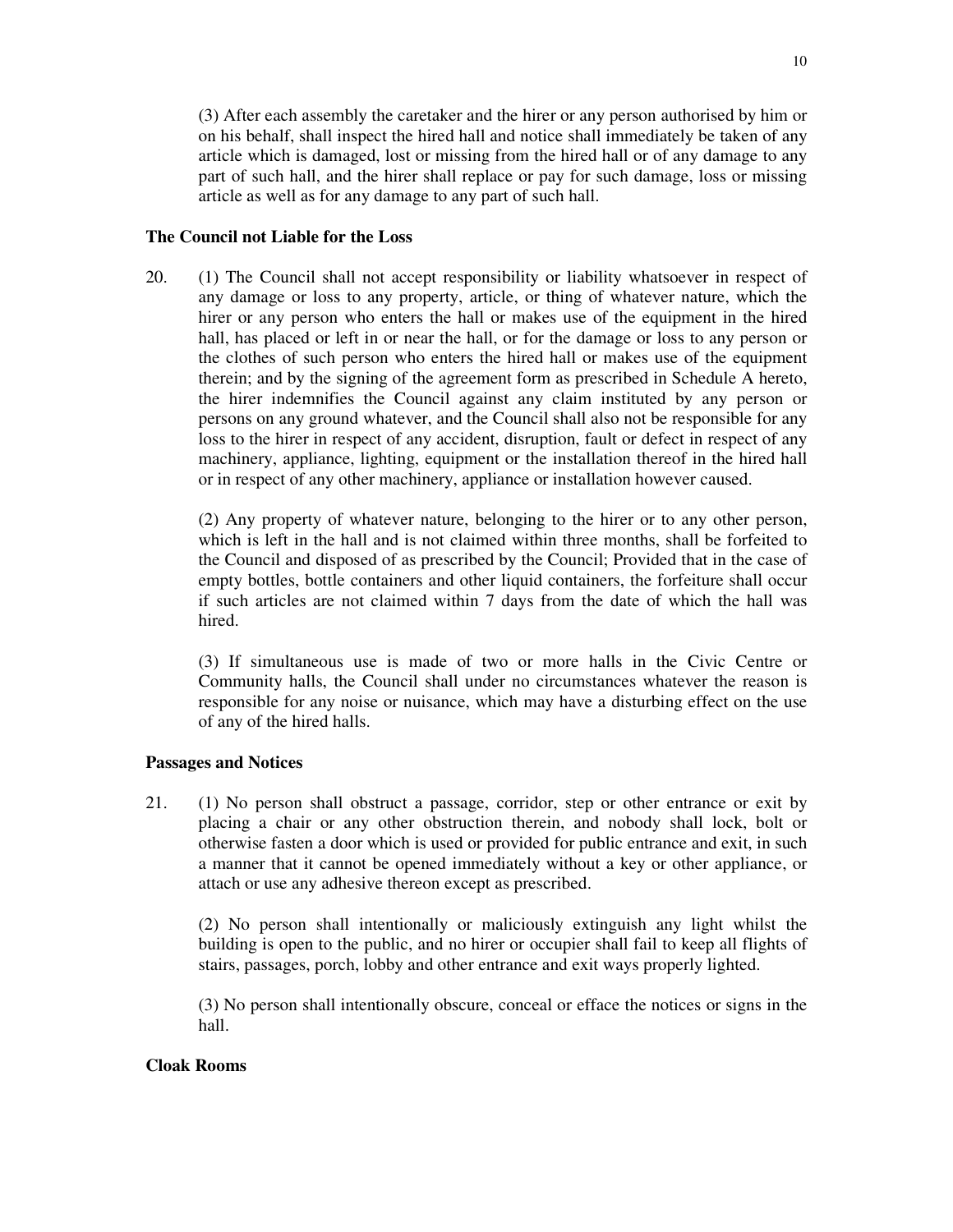22. The cloakrooms shall be in the care and custody of the hirer, who shall provide his own attendants and be responsible for any mistake or loss that may occur.

# **Protective Agents Against Fire or Accidents**

23. No hirer or user shall neglect or fail to maintain in proper condition and position, all or any of the installations, appliances, notices or signs which are provided as protective agents against fire or accident in the hired hall or any passage or corridor giving entrance thereto.

# **Smoking Prohibited**

24. Smoking is strictly prohibited in public places and the hirer shall take care that this prohibitions is applied.

# **Bioscope and Other Performance**

25. (1) In the event of a hall being engaged for a bioscope, animated picture or cinematograph performance, the hirer shall comply with the provisions of the Council's by-laws in force in the municipality relating to such performance and if in the opinion of the Council any performance picture, film or presentation shown, shall be considered to be undesirable for public exhibition, the Council shall have the right to forbid any repetition of such performance, picture, film or presentation or to cancel the agreement with the hirer, as the Council may deem fit, and the hirer shall abide by such decisions and shall not be entitled to any compensation by reason of the Council's action.

(2) The Council shall also have the right before any picture, performance, film or presentation, is shown to the public, to demand a preview, open to all Councillors, of such picture, performance, film or presentation, and in the event of such demand being made, the hirer shall not permit such picture, performance, film or presentation to be shown or exhibited to the public unless and until such preview has been so given and the Council has thereafter assented to the public exhibition of such picture, performance, film or presentation.

(3) A demand by the Municipal Manager shall be deemed to be a demand by the Council within the meaning of this section.

#### **Attendance of Caretaker or person appointed**

26. (1) The attendance at any hall by the Caretaker or person appointed by the Municipal Manager, shall be for attending to the Council's interest and his services shall not be at the hirer's disposal, whether for preparation or any other purposes connected with any function.

(2) The Caretaker or a person appointed by the Municipal Manager shall have the right to request any person who is contravening any provision of these by-laws to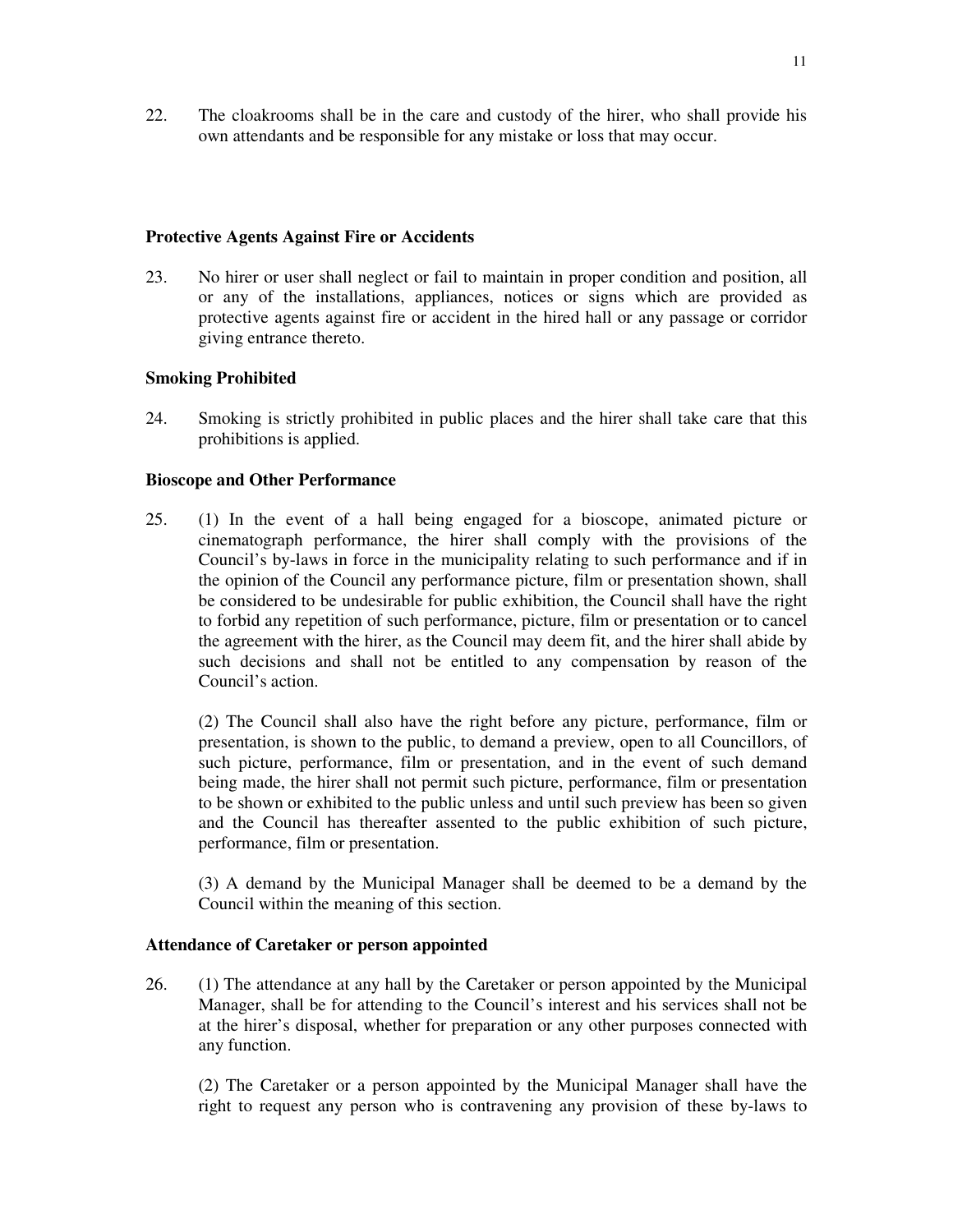remove himself immediately from the hall, and on his failure to do so, may cause such person to be forcibly removed. Any person guilty of an offence is liable on conviction to a fine not exceeding R2 000.00.

# **Consent of Owner of Copyright shall be required for Performance or Exhibition of any Musical or other works**

27. (1) The letting of any hall upon the hirer's application shall not be deemed to convey any sanction by the Council for the performance or exhibition of any musical or other work without the consent of the owner of the copyright thereof in any form including the performing right. The hirer shall be bound to procure the consent of any such owner to such an extent as may lawfully be required, and if so required by the Town Clerk or other officer of the Council, shall produce on demand proof to his satisfaction of the grant of such consent prior to any such performance or exhibition. Failure so to produce such proof shall entitle the Council, unless such work be immediately withdrawn on its demand from such performance or exhibition, summarily to cancel the engagement of the hall so hired and on written notice to that effect the right of the hirer to the use or continued use of the hall, shall at once determine and cease, and the Council may exclude the hirer and his servants or licenses there from and decline to give access thereto, and shall not be liable to restore or refund any rent or hire paid in advance or otherwise for the use of the hall.

(2) The hirer shall indemnify and hold harmless the Council from and against any claim for an injury, damages or otherwise and for the costs including costs between attorney and client, that may be made against it by reason of any infringement by the hirer, and any agent, employee, booking agent or servant of the hirer whilst using the hall, of the copyright in any form of any person or company and in the conduct, including external advertisement and broadcasting, of any performance, work or act therein.

(3) Where programmes of music or works to be performed are printed prior to performance, two copies of such printed programmes shall be handed to the Caretaker by the hirer at the conclusion of such performance, together with a list in duplicate of the encores rendered. Where the printed programmes have not been adhered to the hirer shall make the relevant alteration in writing, to such programmes so as to show the actual music or work performed. Where no programme of music or works to be performed are printed, a complete list in duplicate, of the music or works rendered shall be handed to the Caretaker by the hirer at the conclusion of the performance. Such list shall show the:

- (a) titles of works performed;
- (b) Number of times performed;
- (c) Description thereof;
- (d) Author;
- (e) Composer;
- (f) Arranger; and
- (g) Publisher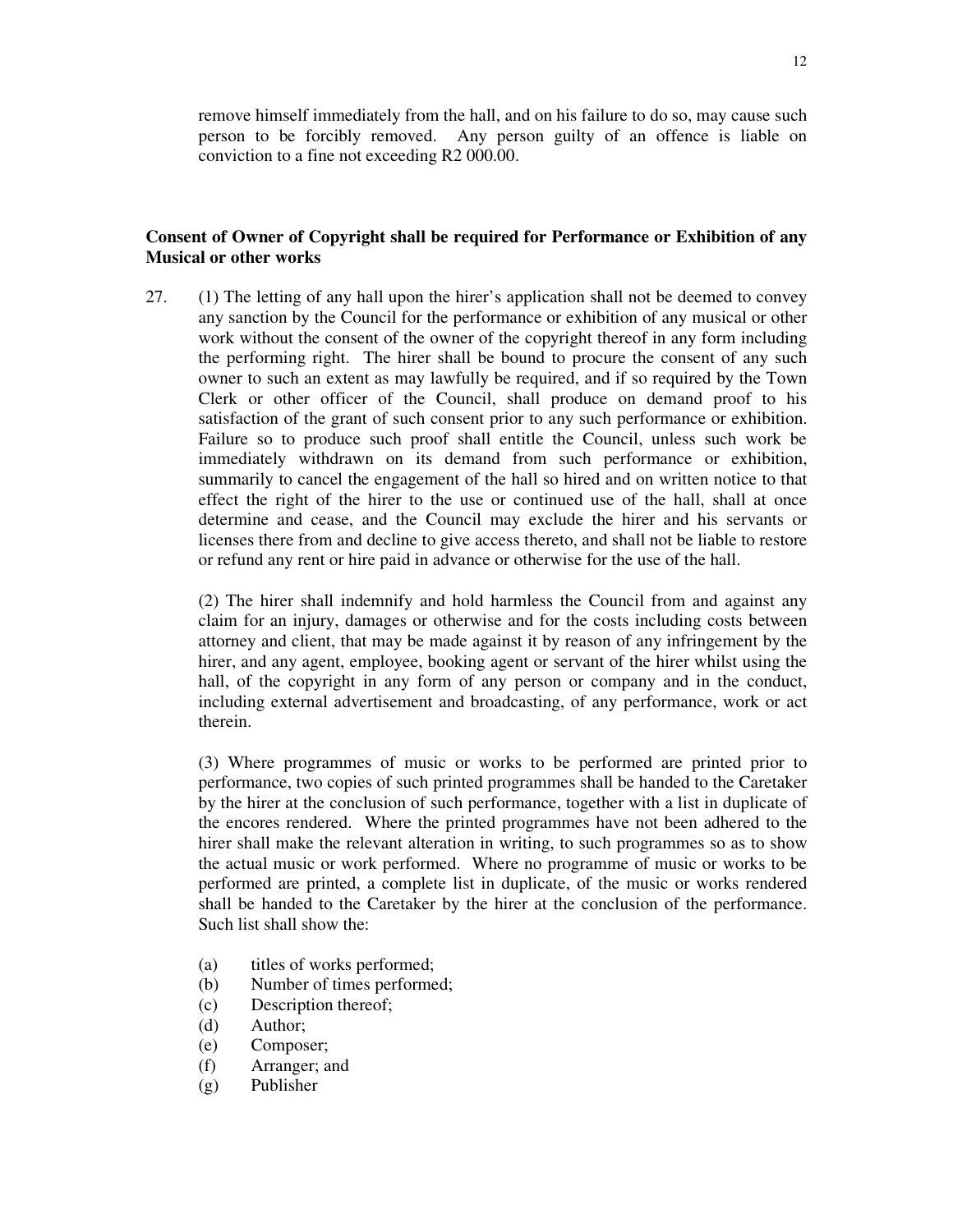# **Revocation of By-laws**

- 28. All Town Hall by-laws of Breyten, Chrissiesmeer, Davel, Lothair and Ermelo are hereby revoked.
- 29. This by-law takes effect on the date of publication thereof by proclamation in the Provincial Gazette.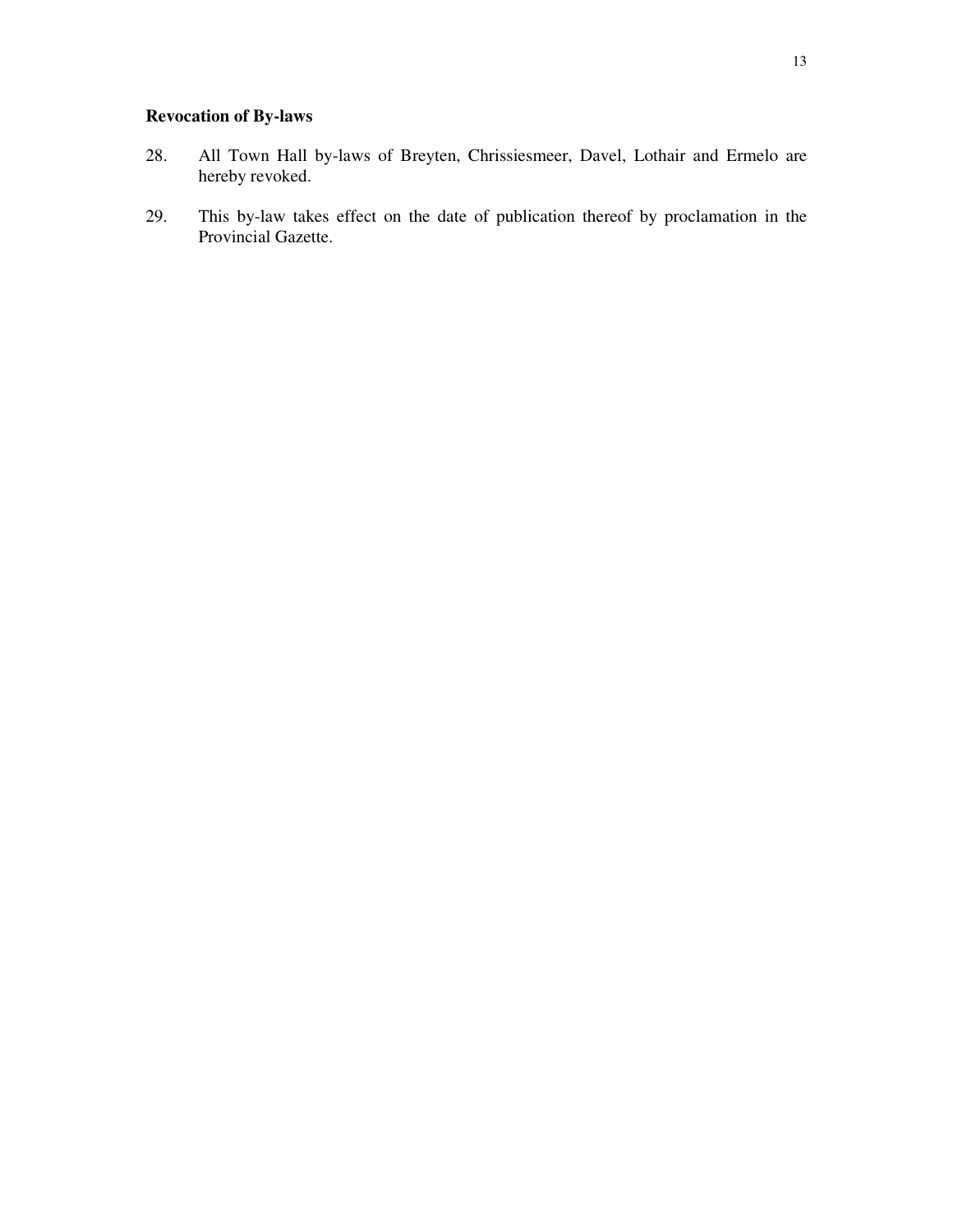# **SCHEDULE A**

An application form as approved by the Council from time-to-time.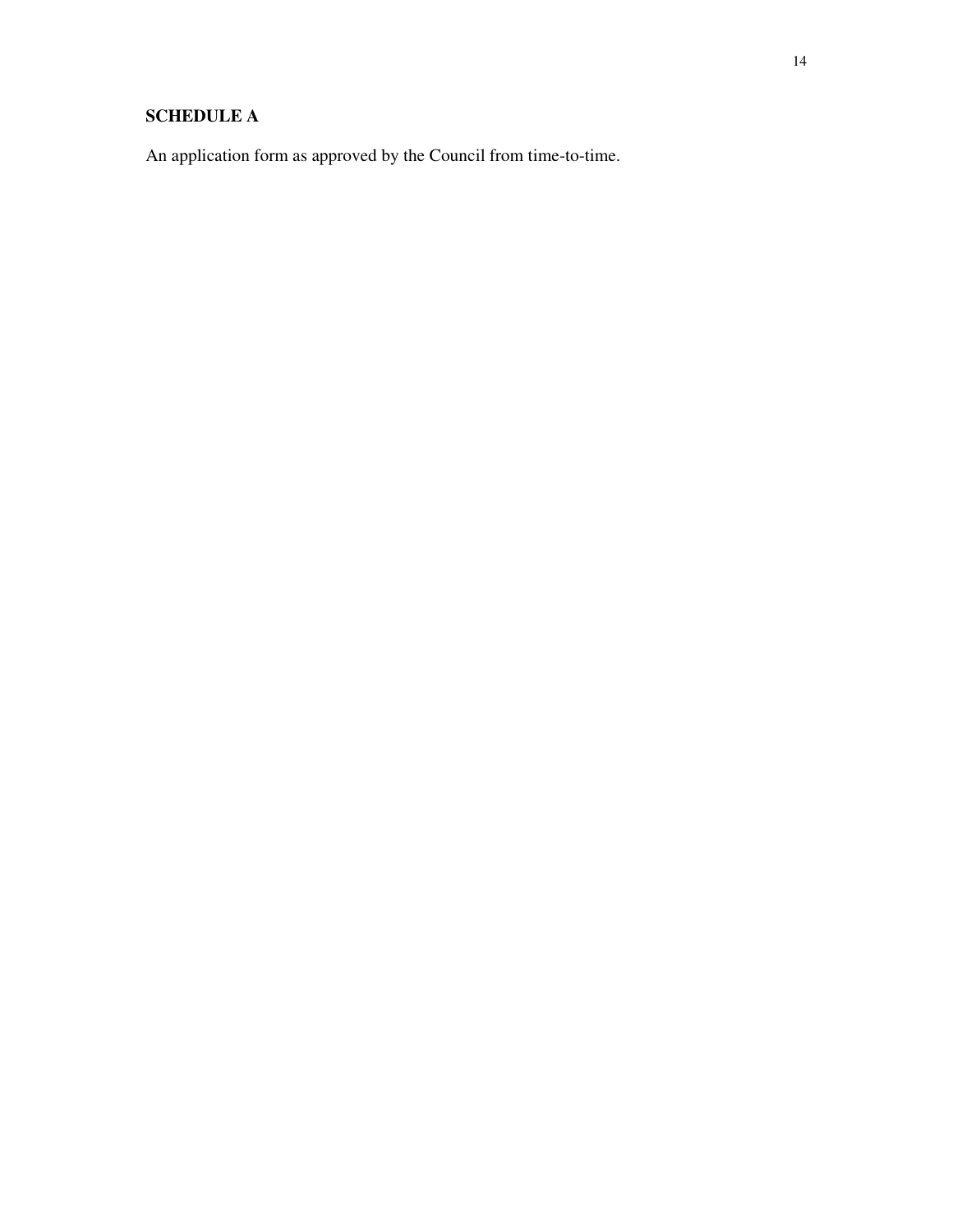# **SCHEDULE B**

## **TARIFF OF CHARGES**

In the tariff of charges, unless the context otherwise indicates: -

"Morning" means from 07:00 to 11:59 "Afternoons" means from 12:00 to 17:59 "Evening," means from 18:00 to 24:00

"Late night" means from 24:00 to 07:00

# **PART I**

|        | <b>BALLS AND DANCES</b>                                | <b>TARIFF A TARIFF B</b> |                     | <b>TARIFF C</b>     |
|--------|--------------------------------------------------------|--------------------------|---------------------|---------------------|
| (A)(I) | During the evening until 24:00                         | R <sub>3</sub> 00.00     | R <sub>150.00</sub> | R 75.00             |
| (i)    | During the evening until 01:00 (Saturdays<br>included) | R400.00                  | R <sub>200.00</sub> | R <sub>100.00</sub> |
| (iii)  | During late night until 07:00 (Saturdays<br>included)  | R800.00                  | R <sub>450.00</sub> | R <sub>125.00</sub> |
| (h)    | The charges navable in terms of naragraph              |                          |                     |                     |

(b) The charges payable in terms of paragraph (a) shall be subject to a rebate of 25% in respect of functions, which are held in aid of educational or charitable institutions or purposes or amateur sport clubs

# 2. **DRAMATIC PERFORMANCES, CONCERTS, NATIONAL GAMES AND FOLK DANCING**

# (a) **PROFESSIONAL GROUPS**

| (I)   | For the first evening                                  | R <sub>250.00</sub> | R <sub>150.00</sub> | R 50.00             |
|-------|--------------------------------------------------------|---------------------|---------------------|---------------------|
| (ii)  | For the second and subsequent evenings,<br>per evening | R <sub>125.00</sub> | R 75.00             | R 25.00             |
| (iii) | During the afternoon                                   | R <sub>150.00</sub> | R 75.00             | R 25.00             |
| (iv)  | Late night                                             | R500.00             | R400.00             | R350.00             |
| (b)   | <b>LOCAL AMATEUR GROUPS</b>                            |                     |                     |                     |
| (I)   | For the first evening                                  | R <sub>100.00</sub> | R 50.00             | R 25.00             |
| (i)   | For the second and subsequent evenings,<br>per evening | R 50.00             | R 25.00             | R 15.00             |
| (iii) | During the afternoon                                   | R 50.00             | R 25.00             | R 15.00             |
| (iv)  | Late nightR                                            | R350.00             | R300.00             | R <sub>250.00</sub> |
| (c)   | <b>OTHER AMATEUR GROUPS</b>                            |                     |                     |                     |
| (I)   | For the first evening                                  | R <sub>250.00</sub> | R <sub>150.00</sub> | R 50.00             |
| (ii)  | For the second and subsequent evenings,<br>per evening | R <sub>125.00</sub> | R 75.00             | R 25.00             |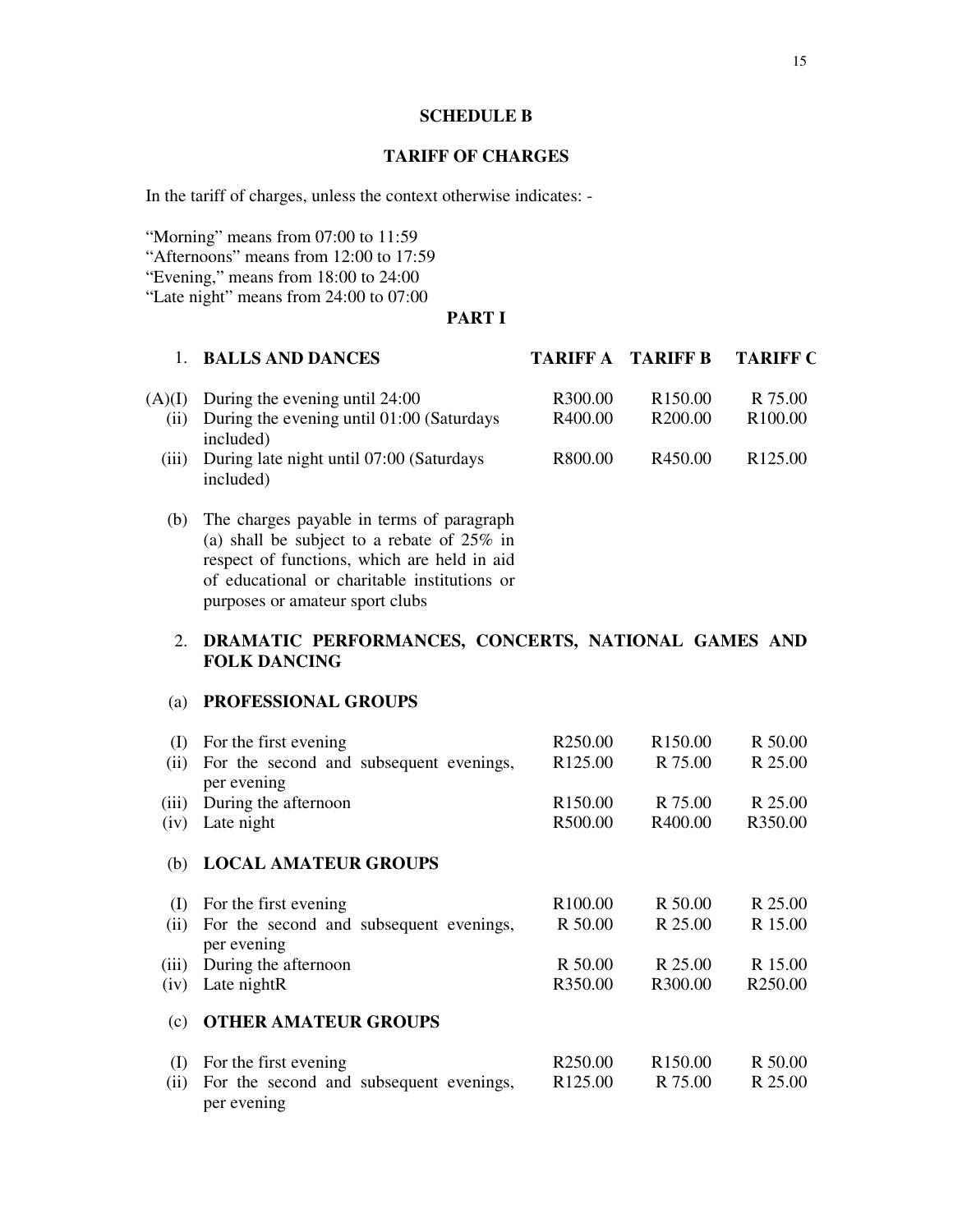# **TARIFF A TARIFF B TARIFF C**

| The charge payable in terms of paragraphs<br>(d)<br>(a), (b) and (c) shall be subject to a<br>reduction of 20% in respect of functions<br>held in aid of educational, religious and<br>charitable institutions or purposes<br>(e) Folk dancing practises during the evening,<br>R 50.00<br>R <sub>100.00</sub><br>per evening<br>3.<br>WEDDING AND OTHER RECEPTIONS, BIRTHDAY PARTIES AND<br><b>OTHER FAMILY OR HOUSEHOLD ASSEMBLIES</b><br>R <sub>100.00</sub><br>During the morning or afternoon<br>R200.00<br>(a)<br>During the evening until 24:00<br>R300.00<br>R <sub>150.00</sub><br>(b)<br>(c) During the afternoon and evening until<br>R600.00<br>R450.00<br>24:00<br>During the evening until $01:00$ (except<br>R550.00<br>R400.00<br>(d)<br>Saturdays)<br>R500.00<br>During the afternoon and evening until<br>R850.00<br>(e)<br>01:00 (except Saturdays)<br>During the late night period<br>R600.00<br>R400.00<br>(f)<br><b>BANQUESTS AND LUNCHEONS</b><br>4.<br>R200.00<br>R <sub>100.00</sub><br>During the afternoon<br>(a)<br>During the evening<br>R850.00<br>R620.00<br>(b)<br>(c) During late night<br>R1 000.00<br>R700.00<br>5.<br><b>BAZAARS</b><br>During the morning or afternoon<br>R <sub>150.00</sub><br>R100.00<br>(A)(I)<br>During the morning and afternoon<br>R300.00<br>R <sub>150.00</sub><br>(ii)<br>During the evening<br>R200.00<br>R100.00<br>(iii)<br>During the afternoon and evening<br>R350.00<br>R <sub>175.00</sub><br>(iv)<br>During the morning, afternoon and evening<br>R400.00<br>R <sub>200.00</sub><br>(v) | (iii) | During the afternoon | R150.00 | R 75.00 | R 25.00                                                         |
|----------------------------------------------------------------------------------------------------------------------------------------------------------------------------------------------------------------------------------------------------------------------------------------------------------------------------------------------------------------------------------------------------------------------------------------------------------------------------------------------------------------------------------------------------------------------------------------------------------------------------------------------------------------------------------------------------------------------------------------------------------------------------------------------------------------------------------------------------------------------------------------------------------------------------------------------------------------------------------------------------------------------------------------------------------------------------------------------------------------------------------------------------------------------------------------------------------------------------------------------------------------------------------------------------------------------------------------------------------------------------------------------------------------------------------------------------------------------------------------------------------------------------------------------------------------|-------|----------------------|---------|---------|-----------------------------------------------------------------|
|                                                                                                                                                                                                                                                                                                                                                                                                                                                                                                                                                                                                                                                                                                                                                                                                                                                                                                                                                                                                                                                                                                                                                                                                                                                                                                                                                                                                                                                                                                                                                                |       |                      |         |         |                                                                 |
|                                                                                                                                                                                                                                                                                                                                                                                                                                                                                                                                                                                                                                                                                                                                                                                                                                                                                                                                                                                                                                                                                                                                                                                                                                                                                                                                                                                                                                                                                                                                                                |       |                      |         |         | R 25.00                                                         |
|                                                                                                                                                                                                                                                                                                                                                                                                                                                                                                                                                                                                                                                                                                                                                                                                                                                                                                                                                                                                                                                                                                                                                                                                                                                                                                                                                                                                                                                                                                                                                                |       |                      |         |         |                                                                 |
|                                                                                                                                                                                                                                                                                                                                                                                                                                                                                                                                                                                                                                                                                                                                                                                                                                                                                                                                                                                                                                                                                                                                                                                                                                                                                                                                                                                                                                                                                                                                                                |       |                      |         |         | R 50.00                                                         |
|                                                                                                                                                                                                                                                                                                                                                                                                                                                                                                                                                                                                                                                                                                                                                                                                                                                                                                                                                                                                                                                                                                                                                                                                                                                                                                                                                                                                                                                                                                                                                                |       |                      |         |         | R 75.00                                                         |
|                                                                                                                                                                                                                                                                                                                                                                                                                                                                                                                                                                                                                                                                                                                                                                                                                                                                                                                                                                                                                                                                                                                                                                                                                                                                                                                                                                                                                                                                                                                                                                |       |                      |         |         | R210.00                                                         |
|                                                                                                                                                                                                                                                                                                                                                                                                                                                                                                                                                                                                                                                                                                                                                                                                                                                                                                                                                                                                                                                                                                                                                                                                                                                                                                                                                                                                                                                                                                                                                                |       |                      |         |         | R200.00                                                         |
|                                                                                                                                                                                                                                                                                                                                                                                                                                                                                                                                                                                                                                                                                                                                                                                                                                                                                                                                                                                                                                                                                                                                                                                                                                                                                                                                                                                                                                                                                                                                                                |       |                      |         |         | R350.00                                                         |
|                                                                                                                                                                                                                                                                                                                                                                                                                                                                                                                                                                                                                                                                                                                                                                                                                                                                                                                                                                                                                                                                                                                                                                                                                                                                                                                                                                                                                                                                                                                                                                |       |                      |         |         | R200.00                                                         |
|                                                                                                                                                                                                                                                                                                                                                                                                                                                                                                                                                                                                                                                                                                                                                                                                                                                                                                                                                                                                                                                                                                                                                                                                                                                                                                                                                                                                                                                                                                                                                                |       |                      |         |         |                                                                 |
|                                                                                                                                                                                                                                                                                                                                                                                                                                                                                                                                                                                                                                                                                                                                                                                                                                                                                                                                                                                                                                                                                                                                                                                                                                                                                                                                                                                                                                                                                                                                                                |       |                      |         |         | R 50.00                                                         |
|                                                                                                                                                                                                                                                                                                                                                                                                                                                                                                                                                                                                                                                                                                                                                                                                                                                                                                                                                                                                                                                                                                                                                                                                                                                                                                                                                                                                                                                                                                                                                                |       |                      |         |         | R400.00                                                         |
|                                                                                                                                                                                                                                                                                                                                                                                                                                                                                                                                                                                                                                                                                                                                                                                                                                                                                                                                                                                                                                                                                                                                                                                                                                                                                                                                                                                                                                                                                                                                                                |       |                      |         |         | R500.00                                                         |
|                                                                                                                                                                                                                                                                                                                                                                                                                                                                                                                                                                                                                                                                                                                                                                                                                                                                                                                                                                                                                                                                                                                                                                                                                                                                                                                                                                                                                                                                                                                                                                |       |                      |         |         |                                                                 |
|                                                                                                                                                                                                                                                                                                                                                                                                                                                                                                                                                                                                                                                                                                                                                                                                                                                                                                                                                                                                                                                                                                                                                                                                                                                                                                                                                                                                                                                                                                                                                                |       |                      |         |         | R 50.00<br>R 75.00<br>R 50.00<br>R 80.00<br>R <sub>100.00</sub> |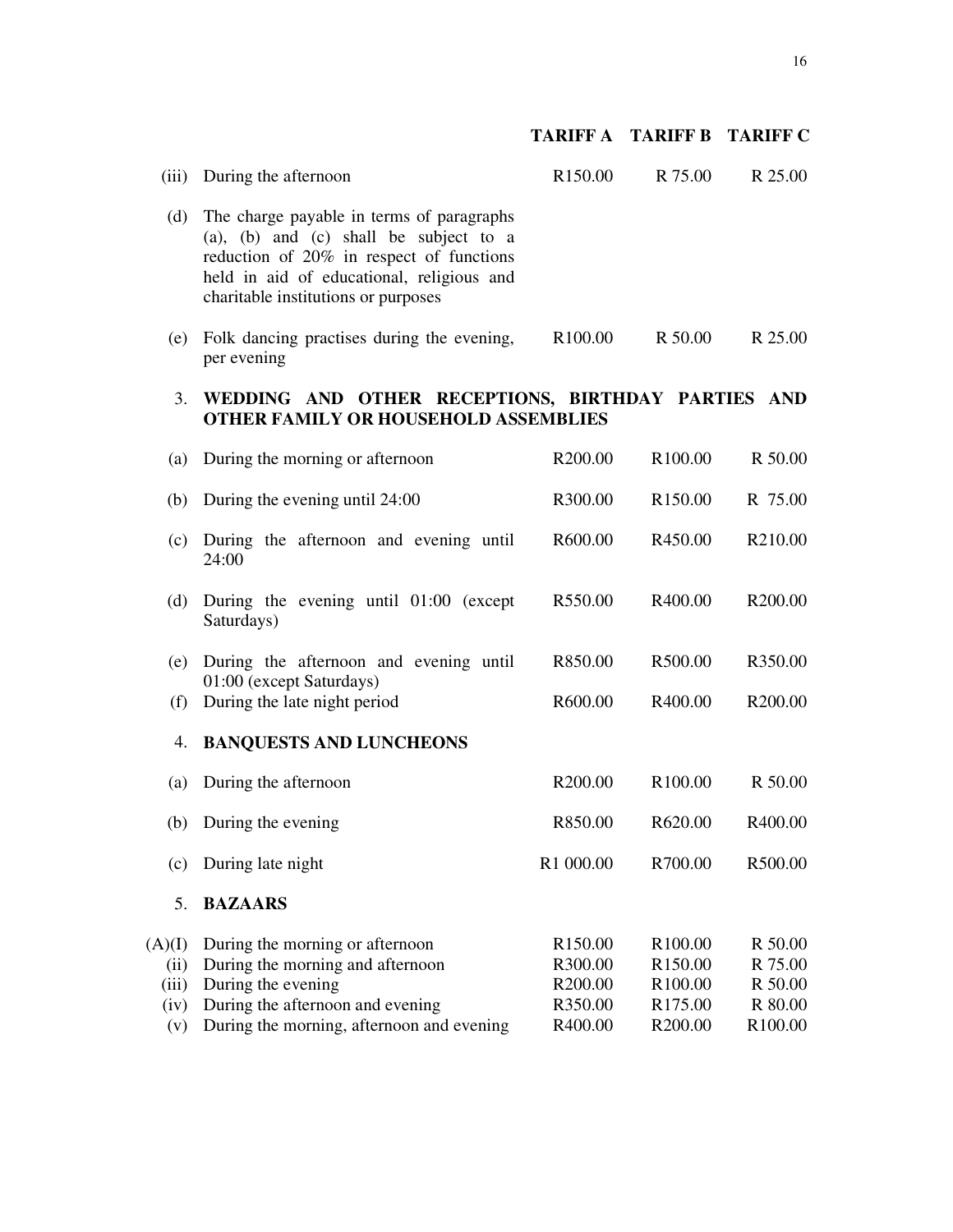(b) The charge payable in terms of paragraph (a) shall be subject to a reduction of  $\frac{331}{3}$ % in respect of functions held in aid of local educational, religious or charitable institutions or purposes.

# 6. **SHOWS, EXHIBITIONS, FLOWER SHOWS AND MANNEQUIN PARADES**

|                                        |                                                                                                                                                                             | <b>TARIFF A TARIFF B</b>                                                                |                                                                             | <b>TARIFF C</b>                                     |
|----------------------------------------|-----------------------------------------------------------------------------------------------------------------------------------------------------------------------------|-----------------------------------------------------------------------------------------|-----------------------------------------------------------------------------|-----------------------------------------------------|
| (A)(I)<br>(ii)<br>(iii)<br>(iv)<br>(v) | During the morning or afternoon<br>During the morning and afternoon<br>During the evening<br>During the afternoon and evening<br>During the morning, afternoon and evening  | R <sub>100.00</sub><br>R <sub>150.00</sub><br>R <sub>180.00</sub><br>R200.00<br>R250.00 | R 50.00<br>R 75.00<br>R 90.00<br>R <sub>100.00</sub><br>R <sub>125.00</sub> | R 30.00<br>R 50.00<br>R 70.00<br>R100.00<br>R110.00 |
| (b)                                    | The charge payable in terms of paragraph<br>(a) shall be subject to a reduction of $20\%$ if<br>hall is used for three<br>the<br><sub>or</sub><br>more<br>consecutive days. |                                                                                         |                                                                             |                                                     |
| (c)                                    | For a continuous period of at least 24 hours<br>and longer, for each 24 hours or part thereof                                                                               | R800.00                                                                                 | R600.00                                                                     | R400.00                                             |
| 7.                                     | <b>SCHOOL CONCERTS, PRIZE-GIVINGS AND EISTEDDFODS</b>                                                                                                                       |                                                                                         |                                                                             |                                                     |
| (a)                                    | During the morning or afternoon                                                                                                                                             | R100.00                                                                                 | R 50.00                                                                     | R 25.00                                             |
| (b)                                    | During the morning and afternoon                                                                                                                                            | R200.00                                                                                 | R100.00                                                                     | R 50.00                                             |
| (c)                                    | During the evening                                                                                                                                                          | R300.00                                                                                 | R <sub>150.00</sub>                                                         | R 75.00                                             |
| (d)                                    | During the afternoon and evening                                                                                                                                            | R400.00                                                                                 | R <sub>200.00</sub>                                                         | R <sub>100.00</sub>                                 |
| (e)                                    | During the morning, afternoon and evening                                                                                                                                   | R500.00                                                                                 | R <sub>250.00</sub>                                                         | R <sub>125.00</sub>                                 |
| (f)                                    | Late night                                                                                                                                                                  | R800.00                                                                                 | R600.00                                                                     | R400.00                                             |
| 8.                                     | <b>CHURCH SERVICES AND SACRED CONCERTS</b>                                                                                                                                  |                                                                                         |                                                                             |                                                     |
| (a)                                    | During the morning or afternoon                                                                                                                                             | R100.00                                                                                 | R 50.00                                                                     | R 30.00                                             |
|                                        | (b) During the evening                                                                                                                                                      | R200.00                                                                                 | R <sub>100.00</sub>                                                         | R 50.00                                             |
| (c)                                    | Late night                                                                                                                                                                  | R800.00                                                                                 | R600.00                                                                     | R400.00                                             |
| 9.                                     | <b>CONFERENCES, CONGRESSES AND SYMPOSIA</b>                                                                                                                                 |                                                                                         |                                                                             |                                                     |
| (a)                                    | During the morning or afternoon                                                                                                                                             | R150.00                                                                                 | R120.00                                                                     | R 50.00                                             |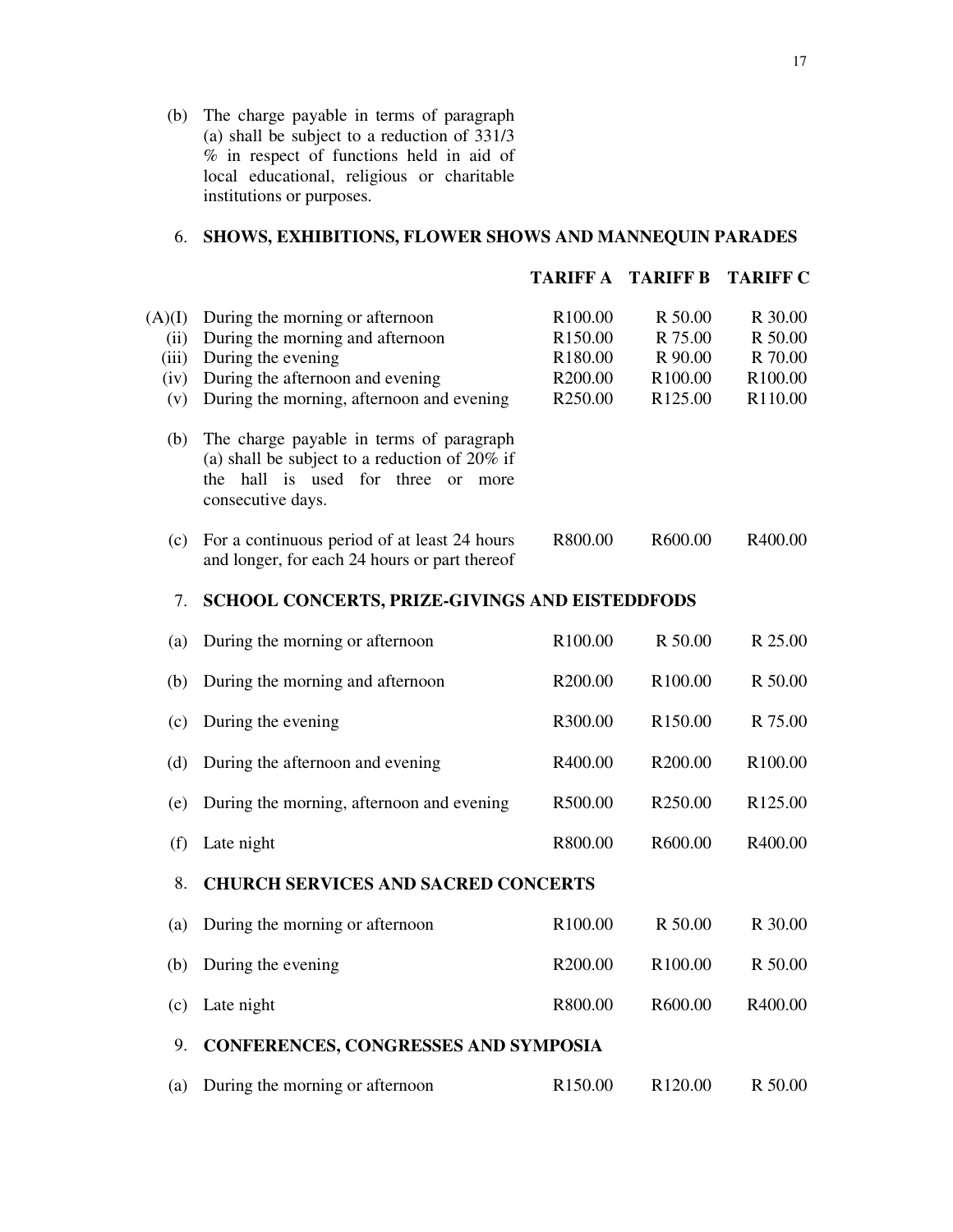| (b)                     | During the morning and afternoon                                                                                                                                                    | R <sub>200.00</sub>                                               | R100.00                                                           | R 60.00                                                           |
|-------------------------|-------------------------------------------------------------------------------------------------------------------------------------------------------------------------------------|-------------------------------------------------------------------|-------------------------------------------------------------------|-------------------------------------------------------------------|
| (c)                     | During the evening                                                                                                                                                                  | R <sub>250.00</sub>                                               | R 80.00                                                           | R 50.00                                                           |
| (d)                     | During the afternoon and evening                                                                                                                                                    | R350.00                                                           | R <sub>150.00</sub>                                               | R 80.00                                                           |
| (e)                     | During the morning, afternoon and evening                                                                                                                                           | R500.00                                                           | R <sub>250.00</sub>                                               | R <sub>150.00</sub>                                               |
| (f)                     | During late night                                                                                                                                                                   | R800.00                                                           | R600.00                                                           | R400.00                                                           |
| 10.                     | PARTY-POLITICAL MEETINGS                                                                                                                                                            |                                                                   |                                                                   |                                                                   |
| (a)<br>(b)<br>(c)       | During the morning or afternoon<br>During the evening<br>During late night                                                                                                          | R <sub>150.00</sub><br>R <sub>250.00</sub><br>R800.00             | R <sub>100.00</sub><br>R <sub>120.00</sub><br>R600.00             | R 50.00<br>R 70.00<br>R400.00                                     |
| 11.                     | <b>BIOSCOPE AND FILM SHOWS</b>                                                                                                                                                      |                                                                   |                                                                   |                                                                   |
| (a)(i)<br>(ii)<br>(iii) | During the morning or afternoon<br>During the morning and afternoon<br>During the evening                                                                                           | R <sub>100.00</sub><br>R <sub>150.00</sub><br>R <sub>250.00</sub> | R <sub>100.00</sub><br>R <sub>150.00</sub><br>R <sub>250.00</sub> | R 50.00<br>R 50.00<br>R <sub>150.00</sub>                         |
| (b)                     | The charges payable in terms of paragraph<br>(a) shall be subject to a reduction of $20\%$ in<br>respect of educational, charitable, religious<br>or sport purposes or institutions |                                                                   |                                                                   |                                                                   |
| 12.                     | <b>CHRISTMAS TREE FUNCTIONS</b>                                                                                                                                                     |                                                                   |                                                                   |                                                                   |
| (a)<br>(b)              | During the morning or afternoon<br>During the evening                                                                                                                               | R <sub>250.00</sub><br>R300.00                                    | R <sub>125.00</sub><br>R <sub>150.00</sub>                        | R 50.00<br>R 70.00                                                |
| 13.                     | <b>BOXING AND WRESTLING TOURNAMENTS</b>                                                                                                                                             |                                                                   |                                                                   |                                                                   |
| (a)                     | PROFESSIONAL GROUPS                                                                                                                                                                 |                                                                   |                                                                   |                                                                   |
| (i)<br>(ii)<br>(iii)    | During the afternoon<br>During the evening<br>During the afternoon and evening                                                                                                      | R <sub>280.00</sub><br>R300.00<br>R500.00                         | R240.00<br>R <sub>250.00</sub><br>R300.00                         | R200.00<br>R210.00<br>R250.00                                     |
| (b)                     | <b>AMATEUR GROUPS</b>                                                                                                                                                               |                                                                   |                                                                   |                                                                   |
| (i)<br>(ii)<br>(iii)    | During the afternoon<br>During the evening<br>During the afternoon and evening                                                                                                      | R <sub>140.00</sub><br>R <sub>150.00</sub><br>R250.00             | R <sub>120.00</sub><br>R <sub>125.00</sub><br>R <sub>150.00</sub> | R <sub>100.00</sub><br>R <sub>105.00</sub><br>R <sub>125.00</sub> |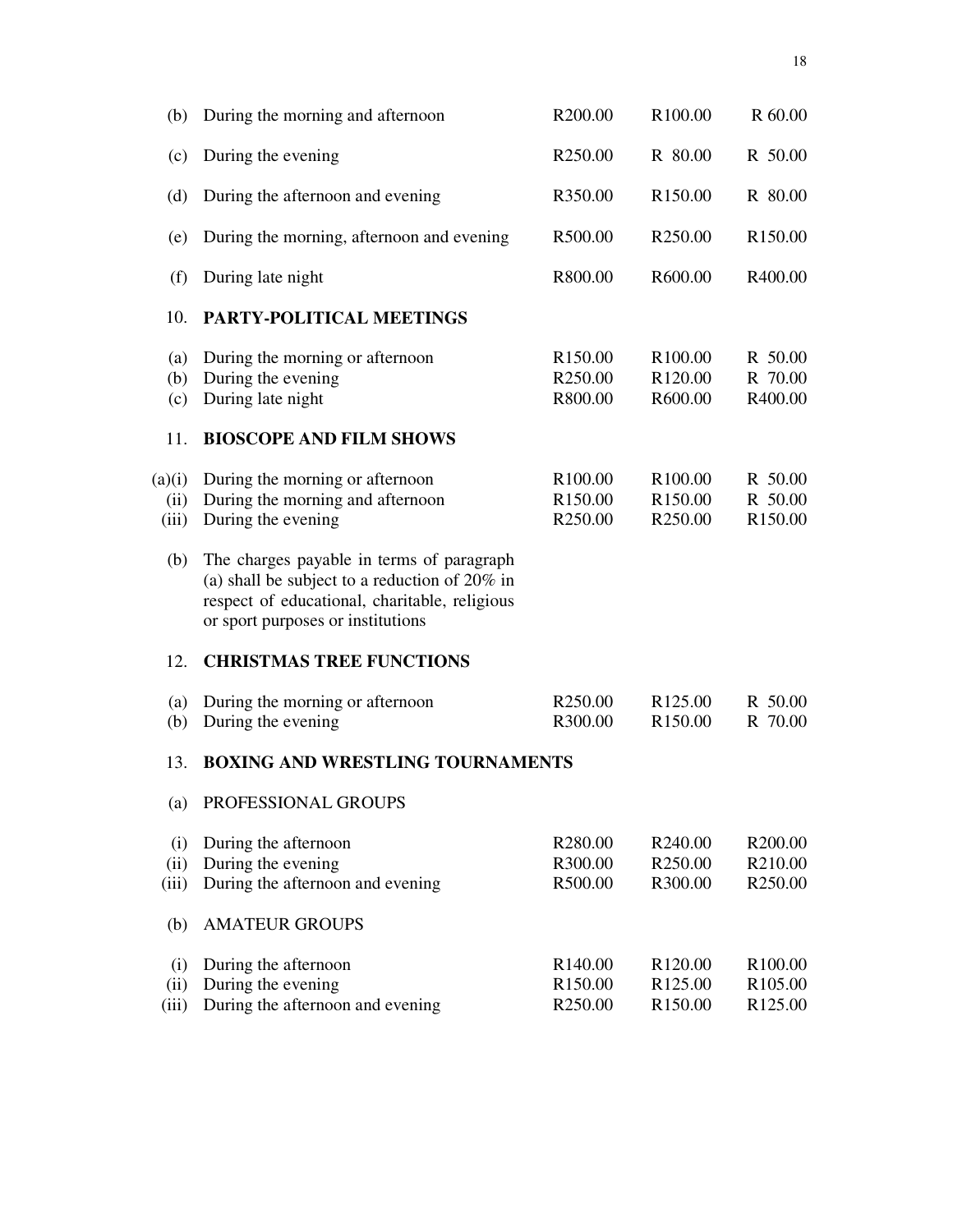# 14. **FUNCTIONS AND OTHER ENTERTAINMENTS NOT SPECIFIED ELSEWHERE**

# **TARIFF A TARIFF B TARIFF C**

| (a) During the morning or afternoon           | R <sub>150.00</sub> | R <sub>100.00</sub> | R 80.00             |
|-----------------------------------------------|---------------------|---------------------|---------------------|
| (b) During the morning and afternoon          | R400.00             | R <sub>200.00</sub> | R <sub>120.00</sub> |
| (c) During the evening                        | R300.00             | R <sub>150.00</sub> | R 60.00             |
| (d) During the afternoon and evening          | R450.00             | R350.00             | R <sub>180.00</sub> |
| (e) During the morning, afternoon and evening | R600.00             | R450.00             | R <sub>200.00</sub> |
| (f) During the late night                     | R800.00             | R600.00             | R400.00             |
|                                               |                     |                     |                     |

#### 15. **REHEARSALS**

# (a) **DURING THE MORNING OR AFTERNOON**

| (i) Professional                           |  | R <sub>120.00</sub> | R 90.00 | R 50.00 |
|--------------------------------------------|--|---------------------|---------|---------|
| (ii) Amateur                               |  | R <sub>100.00</sub> | R 80.00 | R 30.00 |
| (iii) Educational, religious or charitable |  | R <sub>100.00</sub> | R 50.00 | R 30.00 |
| institutions                               |  |                     |         |         |

# (b) **DURING THE EVENINGS**

| (i) Professional                                           |  | R <sub>250.00</sub> | R <sub>180.00</sub> | R <sub>100.00</sub> |
|------------------------------------------------------------|--|---------------------|---------------------|---------------------|
| (ii) Amateur                                               |  | R <sub>100.00</sub> | R 80.00             | R 50.00             |
| (iii) Educational, religious or charitable<br>institutions |  | R100.00             | R 80.00             | R 50.00             |

# **PART II**

# **ENTRANCE HALL : CIVIC CENTRE**

# **GENERAL PURPOSES**

| 1. During the morning or afternoon           | R <sub>100.00</sub> |
|----------------------------------------------|---------------------|
| 2. During the morning and afternoon          | R200.00             |
| 3. During the evening                        | R250.00             |
| 4. During the afternoon and evening          | R350.00             |
| 5. During the morning, afternoon and evening | R450.00             |
| 6. For a continuous period of at least       | R600.00             |
| 24 hours and longer, for each                |                     |
| 24 hours or part thereof                     |                     |

# **PART III**

# **LECTURE HALLS**

# 1. **LECTURE, CHESS TOURNAMENTS AND NON-POLITICAL MEETINGS**

 $1(a)$  During the morning and afternoon R250.00 R125.00 R 50.00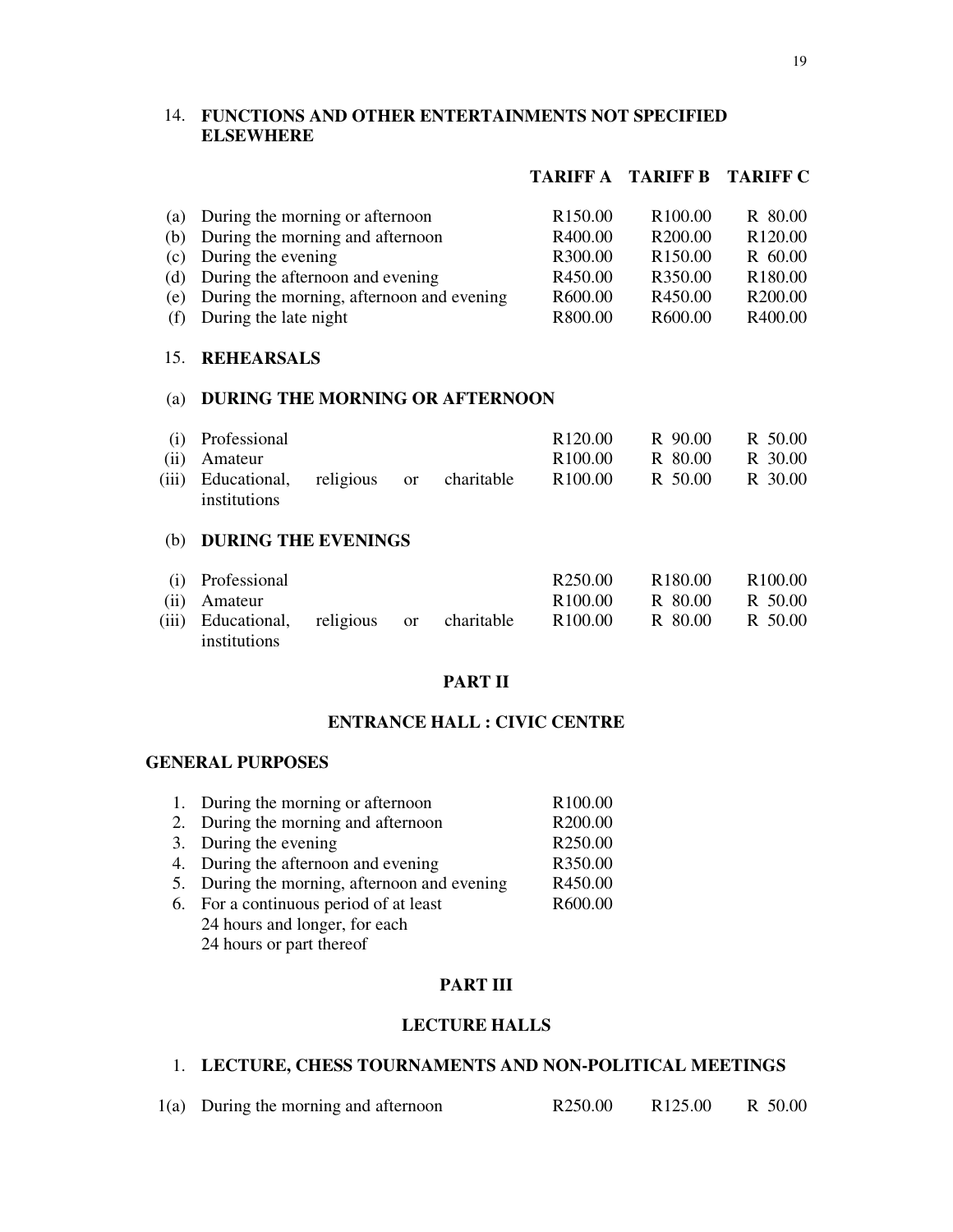(b) During the evening R500.00 R250.00 R100.00

2. The charges payable in terms of sub item (1) shall be subject to a reduction of  $25\%$  in respect of meetings of residents and ratepayers relating to municipal matters or educational or religious affairs.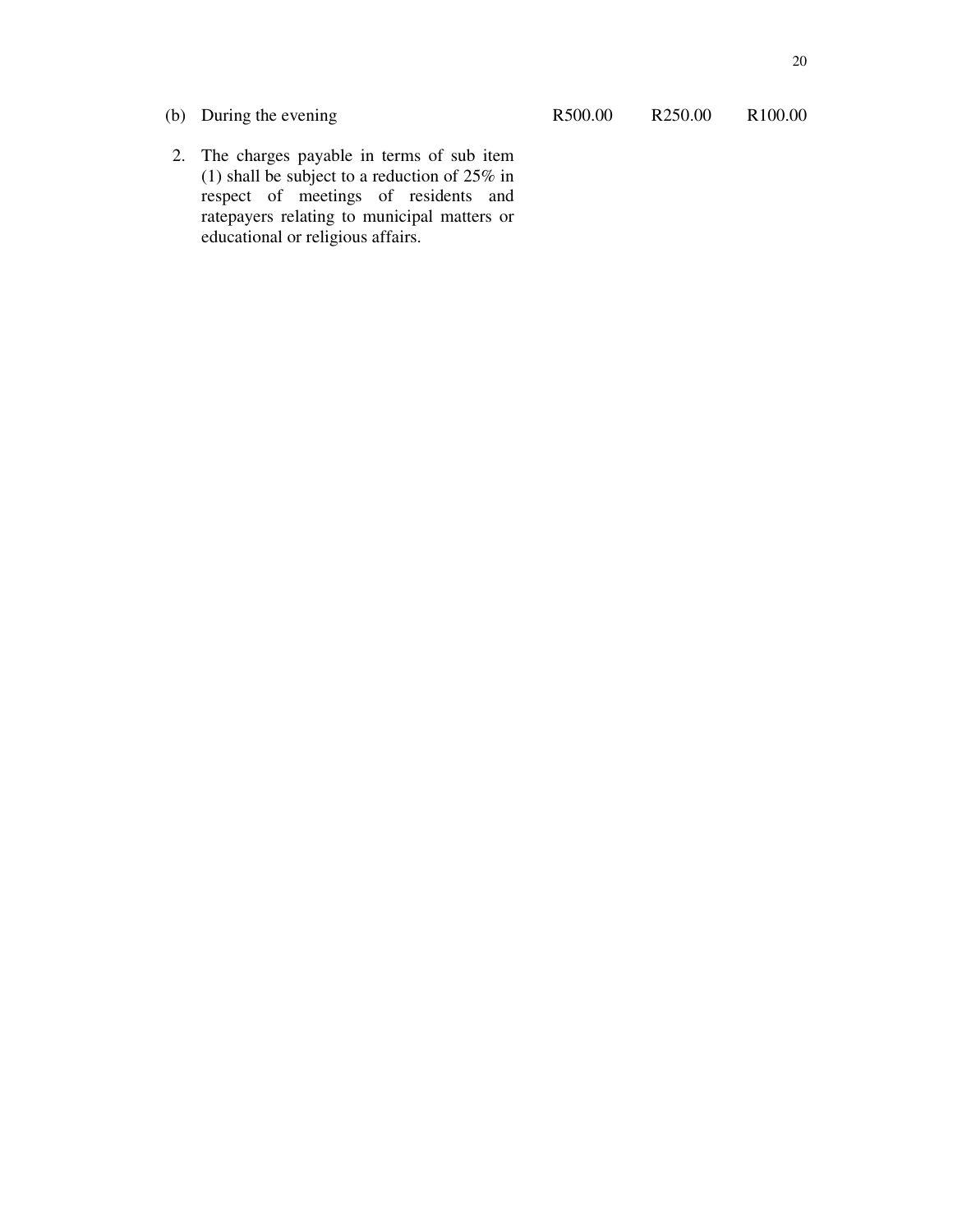#### **PART IV**

## **HIRE OF FURNITURE AND EQUIPMENT**

# **A REPAYABLE DEPOSIT IF THERE IS NO DAMAGE**

# **TARIFF A TARIFF B TARIFF C**

1. When furniture and equipment are hired to any organisation, the following tariff will be charged:

| Tables, per table            | R <sub>100.00</sub> | R <sub>100.00</sub> | R <sub>100.00</sub> |
|------------------------------|---------------------|---------------------|---------------------|
| Chairs, per chair            | R 50.00             | R 50.00             | R 50.00             |
| Bain-Marie per unit          | R <sub>500.00</sub> | R <sub>500.00</sub> | R500.00             |
| Vilt per length per occasion | R <sub>150.00</sub> | R <sub>150.00</sub> | R <sub>150.00</sub> |

# **PART V**

#### **SPECIAL TARIFF**

# 1. **FREE USE OF HALLS, SPECIAL FACILITIES AND SERVICES**

The use of the halls and the placing at disposal of special facilities and services as defined in these by-laws for-

- (a) any purpose whatsoever by the Council;
- (b) Mayoral receptions;
- (c) Elections and referendums;
- (d) Meetings and proceedings of IMATU (local branch) and SAMWU (local branch)
- (e) Activities by institutions, societies, organisations, associations and clubs in the opinion of the Council, such activities will be in the interest of the Council or the residents of the municipality, and when specially approved by the Council.

Shall be free of charge or at such reduced cost on the tariff in force from time-to-time, which the Council may deem fit: Provided that the concession in terms of paragraphs (d) and (e) shall only apply if the halls concerned are not required for another purpose in respect of which the full tariff is payable, except in such instance where the Council specially resolves that this proviso shall not apply.

# 2. **BAR RIGHTS (ONLY WHEN ALCOHOLIC LIQUOR IS SOLD)**

# **TARIFF A TARIFF B TARIFF C**

During the duration of any function R400.00 R250.00 R150.00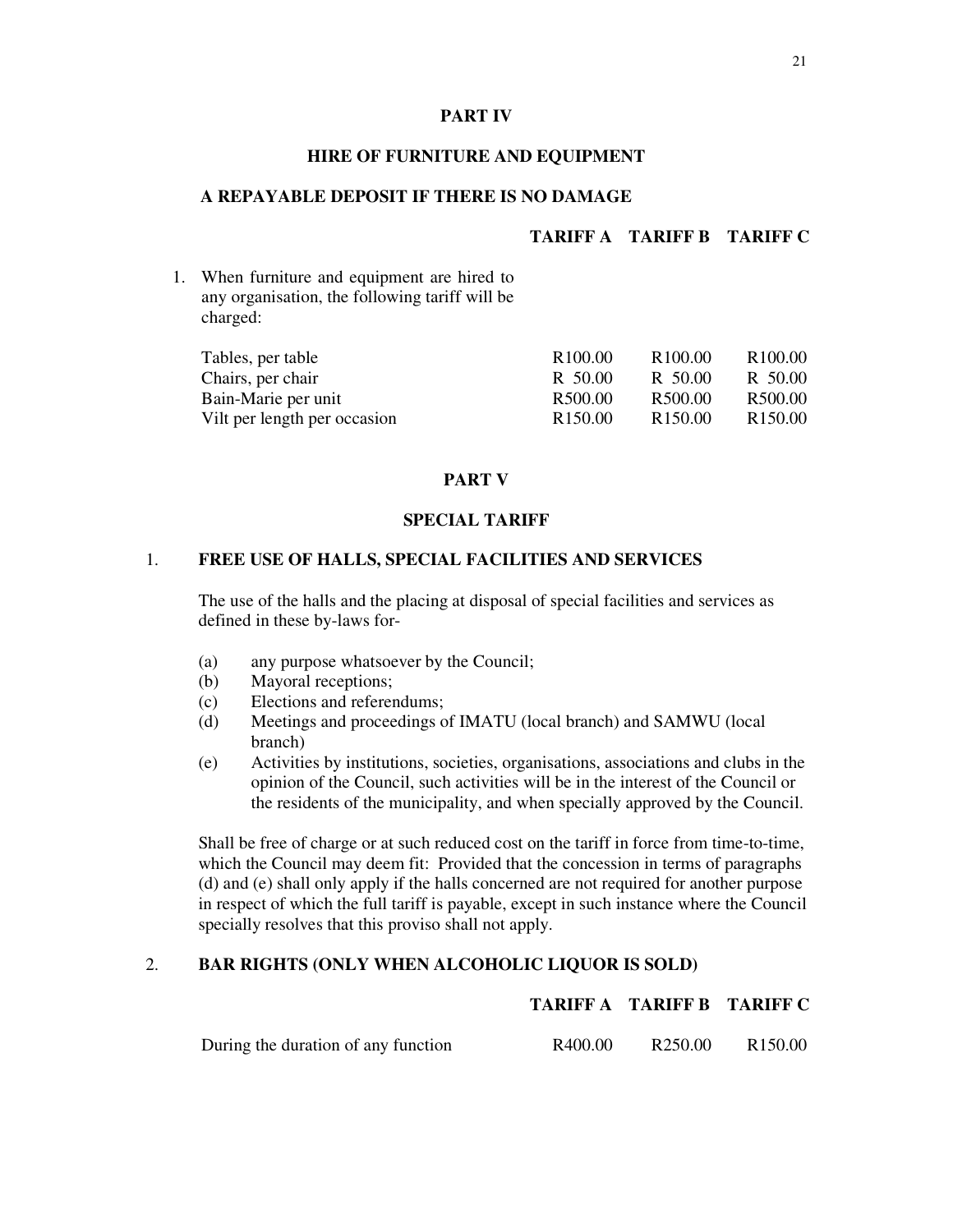# 3. **BAR RIGHTS (ONLY WHEN NO ALCOHOLIC LIQUOR IS SOLD)**

|     | During the duration of any function                                                                                                                                                                                                      | R <sub>150.00</sub> | R100.00             | R 30.00         |
|-----|------------------------------------------------------------------------------------------------------------------------------------------------------------------------------------------------------------------------------------------|---------------------|---------------------|-----------------|
| 4.  | PREPARATION OF HALLS                                                                                                                                                                                                                     |                     |                     |                 |
| (1) | DURING THE MORNING AND AFTERNOON                                                                                                                                                                                                         |                     |                     |                 |
| (a) | Balls, dances and professional groups,<br>boxing and wrestling tournaments                                                                                                                                                               | R <sub>100.00</sub> | R 80.00             | R 30.00         |
| (b) | Wedding and other receptions, birthday<br>parties and other family or household<br>Christmas<br>functions,<br>assemblies,<br>tree<br>luncheons,<br>shows.<br>banquets,<br>bazaars,<br>exhibitions, flower shows and mannequin<br>parades | R <sub>100.00</sub> | R 80.00             | R 30.00         |
| (c) | charitable<br>Educational,<br>religious<br><b>or</b><br>institutions or purposes                                                                                                                                                         | R <sub>100.00</sub> | R 80.00             | R 30.00         |
| (d) | All<br>other<br>reservations<br>specified<br>not<br>elsewhere                                                                                                                                                                            | R <sub>120.00</sub> | R <sub>100.00</sub> | R 80.00         |
| 5.  | <b>DURING THE EVENING</b>                                                                                                                                                                                                                |                     |                     |                 |
| (a) | Balls, dances and professional groups,<br>boxing and wrestling tournaments                                                                                                                                                               | R100.00             | R 80.00             | R 30.00         |
|     |                                                                                                                                                                                                                                          |                     |                     |                 |
| (b) | Wedding and other receptions, birthday parties<br>and other family or household assemblies,<br>Christmas tree functions, banquets, luncheons,<br>bazaars, shows, exhibitions, flower shows and<br>mannequin parades                      | R <sub>100.00</sub> | R 50.00             | R 30.00         |
|     |                                                                                                                                                                                                                                          | TARIFF A            | <b>TARIFF B</b>     | <b>TARIFF C</b> |
| (c) | Educational, religious<br>charitable<br><sub>or</sub><br>institutions purposes                                                                                                                                                           | R <sub>100.00</sub> | R 50.00             | R 30.00         |
| (d) | Any other<br>reservation not<br>specified<br>elsewhere                                                                                                                                                                                   | R <sub>100.00</sub> | R 50.00             | R 30.00         |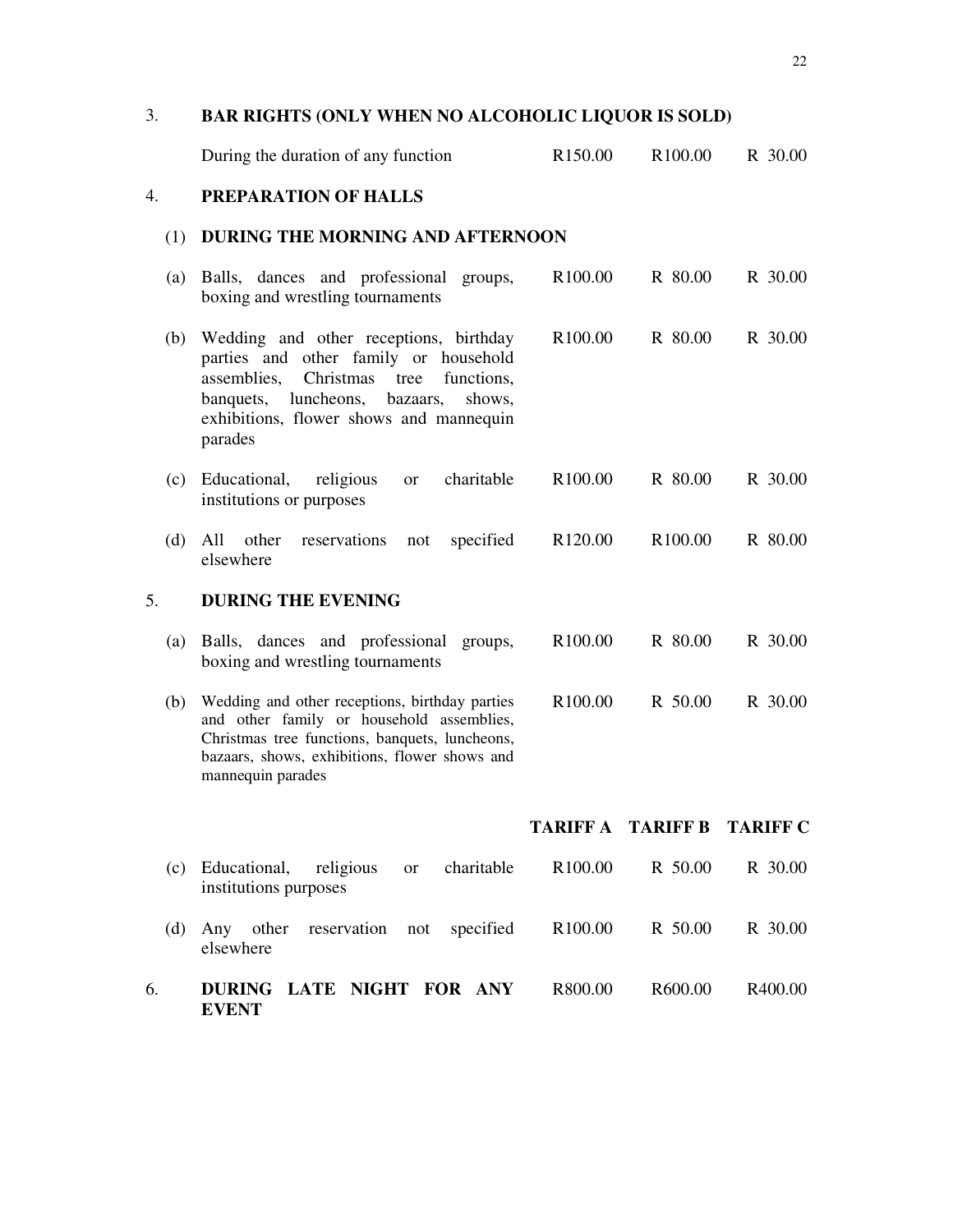# 7. **CLEANING OF HALLS ON SUNDAYS AFTER FUNCTIONS**

|     | When the halls are cleaned on Sundays after<br>functions, a deposit is payable with the<br>knowledge that an amount of R50.00 per<br>hour will be deducted from the deposit, to<br>the maximum of the deposit                                                                                               | R800.00               | R400.00             | R <sub>200.00</sub> |
|-----|-------------------------------------------------------------------------------------------------------------------------------------------------------------------------------------------------------------------------------------------------------------------------------------------------------------|-----------------------|---------------------|---------------------|
| 8.  | <b>HIRE OF KITCHEN</b>                                                                                                                                                                                                                                                                                      |                       |                     |                     |
|     | (1) If a portion of the kitchen is hired with any<br>hall                                                                                                                                                                                                                                                   | R300.00               | R <sub>200.00</sub> | R <sub>100.00</sub> |
| (2) | If the kitchen as a whole is hired with any<br>hall                                                                                                                                                                                                                                                         | R400.00               | R300.00             | R <sub>200.00</sub> |
| 9.  | <b>DEPOSIT</b>                                                                                                                                                                                                                                                                                              |                       |                     |                     |
|     | When a hall is hired for a ball, a dance, a<br>wedding or any other reception, a deposit<br>shall be payable to the Council, which<br>deposit shall be retained by the Council if<br>the said ball, dance, wedding or other<br>reception is not terminated by the time<br>specified on the application form | R <sub>1</sub> 000.00 | R600.00             | R400.00             |
|     | If event is to take place during late night,<br>additional deposit will be                                                                                                                                                                                                                                  | R500.00               | R300.00             | R <sub>200.00</sub> |
|     | No deposit is required by a government<br>institution if such government is prepared to<br>provide an undertaking to be fully liable for<br>any damage caused or allowed to be<br>caused, what so ever and person signing the<br>undertaking provide proof of authority to<br>sign.                         |                       |                     |                     |
| 10. | <b>REHEARSALS</b>                                                                                                                                                                                                                                                                                           |                       |                     |                     |
|     | During the evening, per evening                                                                                                                                                                                                                                                                             | R200.00               |                     |                     |
| 11. | PRACTISING OF INDOOR SPORT BY SPORT CLUBS                                                                                                                                                                                                                                                                   |                       |                     |                     |
|     | Per day                                                                                                                                                                                                                                                                                                     | R <sub>150.00</sub>   |                     |                     |

The tariffs mentioned in item 1 shall be per day or part of a day.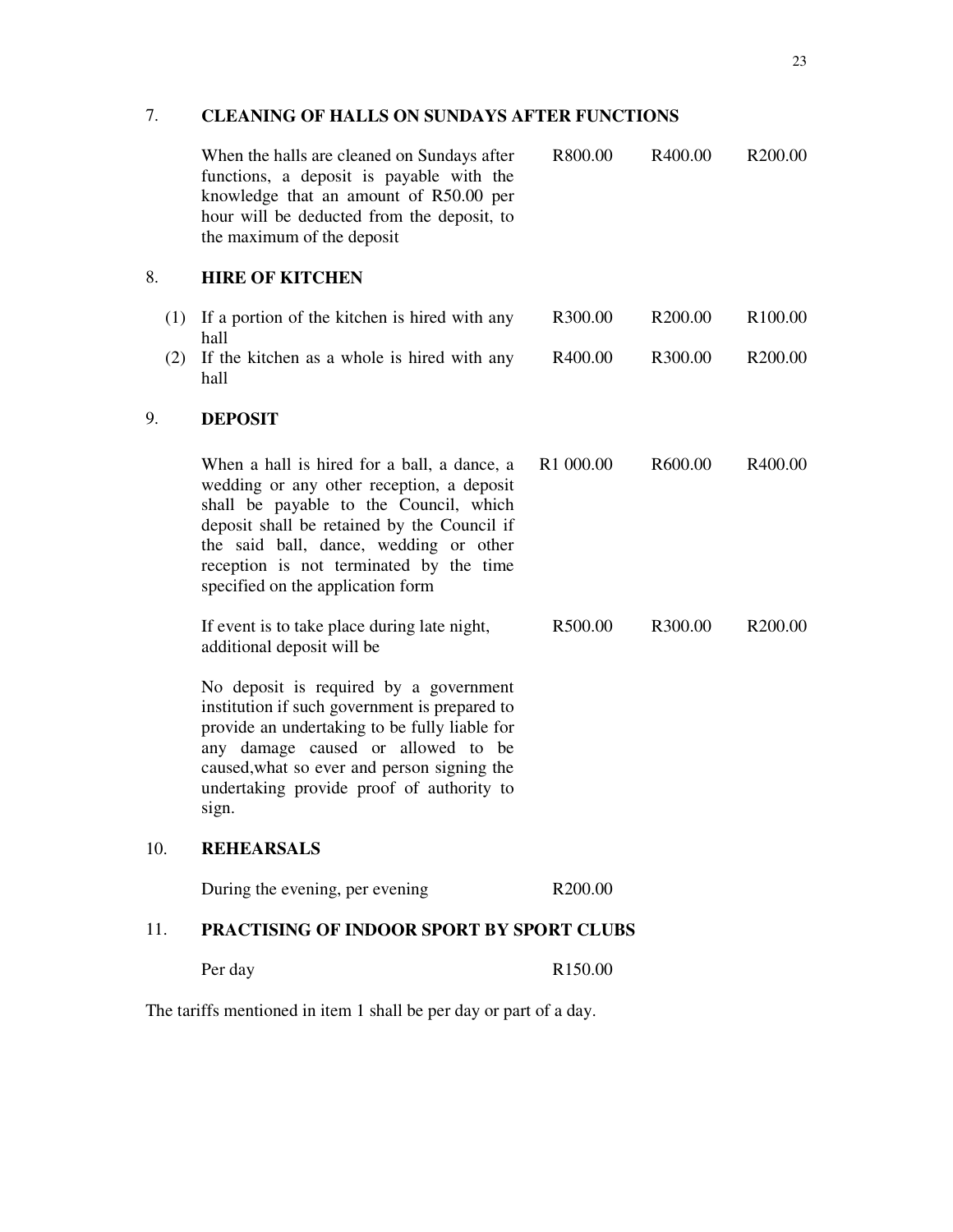# **PART VI**

# **OVERTIME TARIFF**

An overtime tariff will be charged additional to any other fees paid. The use of the halls will at all times be under the supervision of one or more of Council's officials as needed from time-to-time or a person or persons appointed by the Municipal Manager.

Depending on the type of function and denotation of the function, it will be determined which official or person appointed will be on duty. This decision lies with the Municipal Manager and will be communicated on the day the reservation or booking is made.

The tariff applicable will be the actual amount based on the official salary for overtime as prescribed by legislation or as determined by the Municipal Manager if any other person is appointed.

# **PART VII**

# **TARIFF A**

1. Tariff A

Tariff A is applicable to the following halls and services:

- 1.1 Town Hall : Ermelo
- 1.2 Banquet Hall : Ermelo
- 1.3 Vestibule : Ermelo
- 2. Tariff B

Tariff B is applicable to the following halls and services:

- 2.1 Wesselton and Cassim Park Community Centre
- 2.2 Breyten Hall
- 3. Tariff C

Tariff C is applicable to the following halls and services: